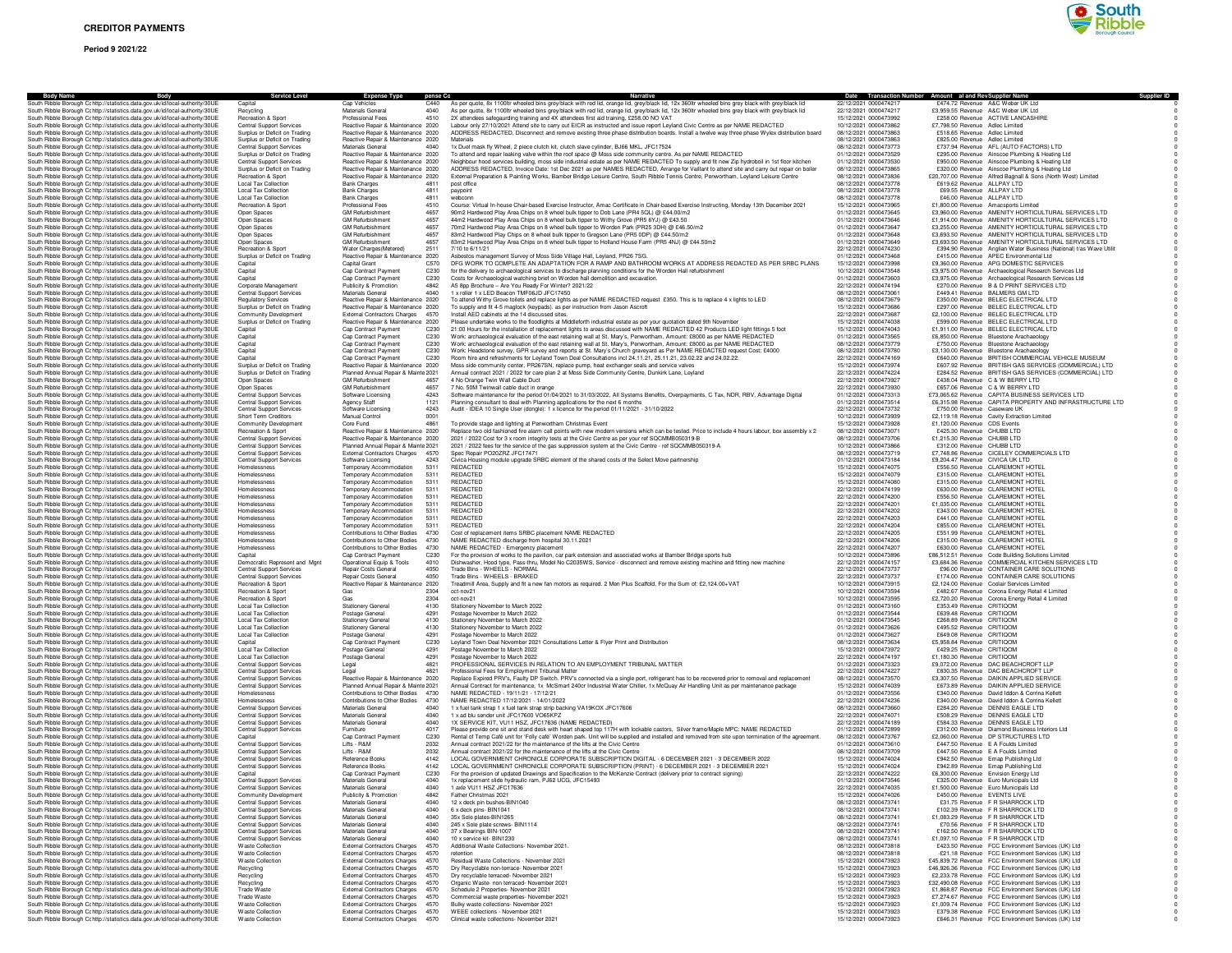## **Period 9 2021/22**



| South Ribble Borough Cohttp://statistics.data.gov.uk/id/local-authority/30UE                                                                                   | <b>Waste Collection</b>                                         | External Contractors Charges 4570                                          |                                      | Replacement Bins- November 2021                                                                                                                                                                                                       | 15/12/2021 0000473923                          | £5,000.00 Revenue FCC Environment Services (UK) Ltd                                                           |
|----------------------------------------------------------------------------------------------------------------------------------------------------------------|-----------------------------------------------------------------|----------------------------------------------------------------------------|--------------------------------------|---------------------------------------------------------------------------------------------------------------------------------------------------------------------------------------------------------------------------------------|------------------------------------------------|---------------------------------------------------------------------------------------------------------------|
| South Ribble Borough C: http://statistics.data.gov.uk/id/local-authority/30UE                                                                                  | Waste Collection<br>Short Term Creditors                        | External Contractors Charges 4570<br>Amount Paid                           | 0030                                 | Additional Properties- November 2021                                                                                                                                                                                                  | 15/12/2021 0000473923<br>15/12/2021 0000473923 | £5,233,70 Revenue FCC Environment Services (UK) Ltd<br>-£3,112.62 Revenue FCC Environment Services (UK) Ltd   |
| South Ribble Borough Cc http://statistics.data.gov.uk/id/local-authority/30UE<br>South Ribble Borough Cc http://statistics.data.gov.uk/id/local-authority/30UE | Short Term Creditors                                            | Amount Paid                                                                | 0030                                 | recycling ret<br>refuse ret                                                                                                                                                                                                           | 15/12/2021 0000473923                          | -£4,082.51 Revenue FCC Environment Services (UK) Ltd                                                          |
| South Ribble Borough C: http://statistics.data.gov.uk/id/local-authority/30UE                                                                                  | <b>Waste Collection</b>                                         | <b>External Contractors Charges</b>                                        | 4570                                 | Additional Bulky Waste Collections- November 2021                                                                                                                                                                                     | 22/12/2021 0000474072                          | £774.90 Revenue FCC Environment Services (UK) Ltd                                                             |
| South Ribble Borough C: http://statistics.data.gov.uk/id/local-authority/30UE                                                                                  | <b>Waste Collection</b>                                         | <b>External Contractors Charges</b>                                        | 4570                                 | Additional WEEE Collections- November 2021                                                                                                                                                                                            | 22/12/2021 0000474072                          | £586.08 Revenue FCC Environment Services (UK) Ltd                                                             |
| South Ribble Borough Cc http://statistics.data.gov.uk/id/local-authority/30UE                                                                                  | Short Term Creditors                                            | Amount Paid                                                                | 0030<br>4040                         | <b>RETENTION</b>                                                                                                                                                                                                                      | 22/12/2021 0000474072<br>15/12/2021 0000474055 | -£68.05 Revenue FCC Environment Services (UK) Ltd                                                             |
| South Ribble Borough Cc http://statistics.data.gov.uk/id/local-authority/30UE<br>South Ribble Borough Cc http://statistics.data.gov.uk/id/local-authority/30UE | <b>Central Support Services</b><br>Service Management & Support | Materials Genera<br>Petrol                                                 | 3131                                 | 1 x leaf spring 1 x shackle set 1 x bush set BR19ODM JFC17229<br>Fuel W/C 22.11.21                                                                                                                                                    | 08/12/2021 0000473811                          | £394.09 Revenue Fred Coupe<br>£333.60 Revenue Fuel Card Services                                              |
| South Ribble Borough Cohttp://statistics.data.gov.uk/id/local-authority/30UE                                                                                   | Corporate Management                                            | Legal                                                                      | 4821                                 | Payment to Fylde Law on behalf of their client NAME REDACTED. Remaining balance of £7060 from previous invoice plus costs of £1528 and VAT                                                                                            | 01/12/2021 0000473607                          | £8,588.00 Revenue Fylde Law                                                                                   |
| South Ribble Borough Cohttp://statistics.data.gov.uk/id/local-authority/30UE                                                                                   | Short Term Debtors                                              | Manual Control                                                             | 0001                                 | Additional costs of £1,412.00                                                                                                                                                                                                         | 01/12/2021 0000473607                          | £1,412.00 Revenue Fylde Law                                                                                   |
| South Ribble Borough Cc http://statistics.data.gov.uk/id/local-authority/30UE                                                                                  | Recreation & Sport                                              | Reactive Repair & Maintenance 2020                                         |                                      | Bamber bridge Leisure centre sports hall roof, A price TBC                                                                                                                                                                            | 15/12/2021 0000473932                          | £1,730.00 Revenue Gables Uk Ltd                                                                               |
| South Ribble Borough Cc http://statistics.data.gov.uk/id/local-authority/30UE<br>South Ribble Borough Cr http://statistics.data.gov.uk/id/local-authority/30UE | Surplus or Deficit on Trading<br>Central Support Services       | Reactive Repair & Maintenance 2020<br>Reactive Repair & Maintenance 2020   |                                      | Works to ADDRESS REDACTED as instructed by NAME REDACTED.<br>Civic Centre Leyland, first floor roof leaks. Male toilet and Liberal democrats group room. Price TBC. £500.00.                                                          | 22/12/2021 0000473937<br>15/12/2021 0000473938 | £550.00 Revenue Gables Uk Ltd<br>£575.00 Revenue Gables Uk Ltd                                                |
| South Ribble Borough C: http://statistics.data.gov.uk/id/local-authority/30UE                                                                                  | Recreation & Sport                                              | Publicity & Promotion                                                      | 4842                                 | Various Nike Garments for Active Schools Team.                                                                                                                                                                                        | 15/12/2021 0000473966                          | £652.70 Revenue Galaxy                                                                                        |
| South Ribble Borough Cc http://statistics.data.gov.uk/id/local-authority/30UE                                                                                  | <b>Central Support Services</b>                                 | Departmental Course Fees                                                   | 1420                                 | 4 x MOT Refresher Courses                                                                                                                                                                                                             | 22/12/2021 0000474264                          | £388.00 Revenue GB MOT Training Ltd                                                                           |
| South Ribble Borough Cc http://statistics.data.gov.uk/id/local-authority/30UE                                                                                  | Community Development                                           | Core Fund                                                                  | 4861                                 | Items including gloves and socks for the winter warmth Boost Fund project                                                                                                                                                             | 22/12/2021 0000474245                          | £828.00 Revenue Ghulam Sabir T/A The Sox Co.                                                                  |
| South Ribble Borough Cohttp://statistics.data.gov.uk/id/local-authority/30UE<br>South Ribble Borough Cr http://statistics.data.gov.uk/id/local-authority/30UE  | Community Development<br>Capital                                | Materials General<br>Capital Grant                                         | 4040<br>C570                         | Two 13m x 6m Inflatable Sports Pitches - bespoke design which can be connected together. Inflatable Football Shootout, Delivery<br>DFG WORK FOR ADAPTATION FOR LEVEL ACCESS BATHROOM AT ADDRESS REDACTED AS PER SRBC PLANS AND QUOTE  | 22/12/2021 0000474168<br>15/12/2021 0000473994 | £6,350.00 Revenue Glow Inflatables Ltd<br>£4.211.22 Revenue GOS Heating Ltd                                   |
| South Ribble Borough Cohttp://statistics.data.gov.uk/id/local-authority/30UE                                                                                   | Capital                                                         | Cap Contract Payment                                                       | C230                                 | Worden Hall PM and QS support RIBA stage 4-7 - Fee proposal and draw down schedule as agreed with SRBC Regeneration Dept                                                                                                              | 01/12/2021 0000473476                          | £3,850.00 Revenue Gosling Consulting Limited                                                                  |
| South Ribble Borough Cc http://statistics.data.gov.uk/id/local-authority/30UE                                                                                  | Capital                                                         | Cap Contract Payment                                                       | C230                                 | Project - Mckenzie Arms Works - PM/QS Services (updated Stage 2) as per NAME REDACTED Value - £11,600                                                                                                                                 | 10/12/2021 0000473513                          | £2,900.00 Revenue Gosling Consulting Limited                                                                  |
| South Ribble Borough Cc http://statistics.data.gov.uk/id/local-authority/30UE                                                                                  | Capital                                                         | Cap Contract Payment                                                       | C230                                 | IRS procurement support - Leyland Town Deal                                                                                                                                                                                           | 08/12/2021 0000473758                          | £525.00 Revenue Gosling Consulting Limited                                                                    |
| South Ribble Borough Cc http://statistics.data.gov.uk/id/local-authority/30UE<br>South Ribble Borough Cc http://statistics.data.gov.uk/id/local-authority/30UE | Capital<br>Capital                                              | Cap Contract Payment<br>Cap Contract Payment                               | C230<br>C230                         | Quantity Surveyor Services and Procurement Support Services to RIBA Stage 3 / Leyland Town Deal Project as per NAME REDACTED<br>Project - Mckenzie Arms Works - PM/QS Services (updated Stage 2) as per NAME REDACTED Value - £11,600 | 08/12/2021 0000473759<br>08/12/2021 0000473760 | £4,977.00 Revenue Gosling Consulting Limited<br>£3,072.80 Revenue Gosling Consulting Limited                  |
| South Ribble Borough Cc http://statistics.data.gov.uk/id/local-authority/30UE                                                                                  | Capital                                                         | Cap Contract Payment                                                       | C230                                 | IRS procurement support - Leyland Town Deal                                                                                                                                                                                           | 08/12/2021 0000473788                          | £1,657.50 Revenue Gosling Consulting Limited                                                                  |
| South Ribble Borough Cc http://statistics.data.gov.uk/id/local-authority/30UE                                                                                  | <b>Central Support Services</b>                                 | Materials General                                                          | 4040                                 | 4x 0813 Daf Brake Pad Kit - Bin 541                                                                                                                                                                                                   | 15/12/2021 0000474017                          | £578.00 Revenue H & J SERVICES LTD                                                                            |
| South Ribble Borough Cc http://statistics.data.gov.uk/id/local-authority/30UE                                                                                  | <b>Central Support Services</b>                                 | Materials General                                                          | 4040                                 | 4 x 0813 DAF BRAKE PAD KIT @ £144.50 - BIN541                                                                                                                                                                                         | 15/12/2021 0000474018                          | £578.00 Bevenue H & J SERVICES LTD                                                                            |
| South Ribble Borough Cc http://statistics.data.gov.uk/id/local-authority/30UE                                                                                  | <b>Central Support Services</b>                                 | Materials General                                                          | 4040                                 | 4 X EKBS 087 VOLVO/DENNIS PAD KIT @ £95.00 - BIN 539                                                                                                                                                                                  | 15/12/2021 0000474018                          | £380.00 Revenue H & J SERVICES LTD                                                                            |
| South Ribble Borough Cc http://statistics.data.gov.uk/id/local-authority/30UE                                                                                  | <b>Central Support Services</b>                                 | Materials General                                                          | 4040<br>C230                         | 4 x Dennis pad kits- BIN 539                                                                                                                                                                                                          | 22/12/2021 0000474289                          | £380.00 Revenue H & J SERVICES LTD                                                                            |
| South Ribble Borough C: http://statistics.data.gov.uk/id/local-authority/30UE<br>South Ribble Borough Cohttp://statistics.data.gov.uk/id/local-authority/30UE  | Capital<br>Central Support Services                             | Cap Contract Payment<br>Consultancy Fees                                   | 4541                                 | Penwortham Masterplan Project<br>IOW integration and setup, Info@Work system build = 10 days, Document migration = 16 days, Data cleansing = 3 days                                                                                   | 08/12/2021 0000473899<br>10/12/2021 0000473718 | £8,033.00 Revenue Hem Des LLP<br>£11,600.00 Revenue Henry Grogan                                              |
| South Ribble Borough Cc http://statistics.data.gov.uk/id/local-authority/30UE                                                                                  | Short Term Creditors                                            | Amount Received                                                            | 0140                                 |                                                                                                                                                                                                                                       | 15/12/2021 0000473240                          | £450.31 Revenue HM REVENUE & CUSTOMS                                                                          |
| South Ribble Borough Cc http://statistics.data.gov.uk/id/local-authority/30UE                                                                                  | <b>Central Support Services</b>                                 | Reactive Repair & Maintenance 2020                                         |                                      | Retention fees for works to the painting contract at the Civic centre.                                                                                                                                                                | 22/12/2021 0000473130                          | £2,300.95 Revenue Holden Building Solutions Limited                                                           |
| South Ribble Borough Cc http://statistics.data.gov.uk/id/local-authority/30UE                                                                                  | Short Term Debtors                                              | Amount Paid                                                                | 0030                                 | Deed of release related to Tranch 2 for Leyland Test Track from 25th Aug 2020 - 12 Feb 2021                                                                                                                                           | 10/12/2021 0000466751                          | £1,020.00 Revenue HOMES AND COMMUNITIES AGENCY (HCA)                                                          |
| South Ribble Borough Cohttp://statistics.data.gov.uk/id/local-authority/30UE                                                                                   | Short Term Debtors                                              | Amount Paid                                                                | 0030                                 | Deed of release related to Tranche 1 transfers for Levland test Track 12 - Feb to 19 March 21                                                                                                                                         | 10/12/2021 0000466752<br>22/12/2021 0000474185 | £1,020.00 Revenue HOMES AND COMMUNITIES AGENCY (HCA)                                                          |
| South Ribble Borough Cc http://statistics.data.gov.uk/id/local-authority/30UE<br>South Ribble Borough Cc http://statistics.data.gov.uk/id/local-authority/30UE | Capital<br><b>Street Cleansing</b>                              | Cap Contract Payment<br>Hiring Expenses                                    | C <sub>230</sub><br>3212             | Additional QS Consultancy for Hurst Grange Park Coach House, Penwortham<br>Hire of Flat Bed from 16/11/2021 - 30/11/2021 - 14 days (Booking Ref 7649638)                                                                              | 15/12/2021 0000474007                          | £1,823,30 Revenue Ian Brew QS Consultancy<br>£809.28 Revenue Intack Self Drive Ltd                            |
| South Ribble Borough Cc http://statistics.data.gov.uk/id/local-authority/30UE                                                                                  | Capital                                                         | Cap Contract Payment                                                       | C230                                 | Architects fees for stages 5&6 Hurst Grange Coach House, Penwortham                                                                                                                                                                   | 08/12/2021 0000473795                          | £592.40 Revenue Ivan Wilson Architect                                                                         |
| South Ribble Borough Cc http://statistics.data.gov.uk/id/local-authority/30UE                                                                                  | Capital                                                         | Cap Contract Payment                                                       | C230                                 | Order - trees only as per NAME REDACTED request Amount - £18204.94                                                                                                                                                                    | 08/12/2021 0000473667                          | £976.12 Revenue J A JONES & SONS                                                                              |
| South Ribble Borough Cc http://statistics.data.gov.uk/id/local-authority/30UE                                                                                  | Capital                                                         | Cap Contract Payment                                                       | C230                                 | 3075 x Crataegus monogyna trees                                                                                                                                                                                                       | 08/12/2021 0000473669                          | £1,414.50 Revenue J A JONES & SONS                                                                            |
| South Ribble Borough Cc http://statistics.data.gov.uk/id/local-authority/30UE                                                                                  | Capital                                                         | Cap Contract Payment                                                       | C230                                 | 1150 x prunus spinosa trees                                                                                                                                                                                                           | 08/12/2021 0000473669                          | £529.00 Revenue J A JONES & SONS                                                                              |
| South Ribble Borough Cc http://statistics.data.gov.uk/id/local-authority/30UE                                                                                  | Capital                                                         | Cap Contract Payment                                                       | C230                                 | 70 x sorbus aucuparia                                                                                                                                                                                                                 | 08/12/2021 0000473669<br>08/12/2021 0000473669 | £39.20 Revenue J A JONES & SONS<br>£39.20 Bevenue J.A.JONES & SONS                                            |
| South Ribble Borough Cohttp://statistics.data.gov.uk/id/local-authority/30UE<br>South Ribble Borough Cc http://statistics.data.gov.uk/id/local-authority/30UE  | Capital<br>Capital                                              | Cap Contract Payment<br>Cap Contract Payment                               | C <sub>230</sub><br>C <sub>230</sub> | 70 x Corvius aveliane trees<br>2 x salix alba trees                                                                                                                                                                                   | 08/12/2021 0000473669                          | £1.60 Bevenue J.A.JONES & SONS                                                                                |
| South Ribble Borough Cc http://statistics.data.gov.uk/id/local-authority/30UE                                                                                  | Capital                                                         | Cap Contract Payment                                                       | C <sub>230</sub>                     | Delivery to Moss Side Depot                                                                                                                                                                                                           | 08/12/2021 0000473669                          | £65.00 Revenue J A JONES & SONS                                                                               |
| South Ribble Borough Cc http://statistics.data.gov.uk/id/local-authority/30UE                                                                                  | Capital                                                         | Cap Contract Payment                                                       | C230                                 | Work: supply and delivery of 8 light standard trees as per NAME REDACTED Cost: £420                                                                                                                                                   | 08/12/2021 0000473670                          | £290.00 Revenue J A JONES & SONS                                                                              |
| South Ribble Borough Cc http://statistics.data.gov.uk/id/local-authority/30UE                                                                                  | Capital                                                         | Cap Contract Payment                                                       | C230                                 | Please undertake works for the energy saving plan and meter monitoring at the Civic Centre as detailed in your quotation reference Q13214                                                                                             | 01/12/2021 0000473551                          | £16,745.51 Revenue JBC CONTROL SYSTEM                                                                         |
| South Ribble Borough Cc http://statistics.data.gov.uk/id/local-authority/30UE                                                                                  | Capital                                                         | Cap Contract Payment                                                       | C230                                 | Fire safety - Civic, Depot, Kingsfold This order is linked to the urgent decision waiver which was granted to bring all 3 sites into compliance                                                                                       | 08/12/2021 0000473701                          | £12,715.00 Revenue JFN Integrated Solutions Ltd                                                               |
| South Ribble Borough Cc http://statistics.data.gov.uk/id/local-authority/30UE<br>South Ribble Borough Cc http://statistics.data.gov.uk/id/local-authority/30UE | Recreation & Sport<br>Recreation & Sport                        | Publicity & Promotion<br>Publicity & Promotion                             | 4842<br>4842                         | Kit for South Ribble Town Team, 16 Shorts - £10 each, 16 Shirts - £20 each, GK Full Kit - £39.25, 17 Socks - £4.75<br>zero items                                                                                                      | 22/12/2021 0000473858<br>22/12/2021 0000473858 | £432.71 Revenue JOHN HARRISON SPORTS LTD<br>£80.75 Revenue JOHN HARRISON SPORTS LTD                           |
| South Ribble Borough Cohttp://statistics.data.gov.uk/id/local-authority/30UE                                                                                   | Capital                                                         | Cap Contract Payment                                                       | C230                                 | Costs for work on the refurbishment of Worden Hall Central Buildings                                                                                                                                                                  | 08/12/2021 0000472510                          | £95,628.26 Revenue John Turner Construction Group Ltd                                                         |
| South Ribble Borough Cc http://statistics.data.gov.uk/id/local-authority/30UE                                                                                  | Capital                                                         | Cap Contract Payment                                                       | C <sub>230</sub>                     | Costs for work on the refurbishment of Worden Hall Central Buildings                                                                                                                                                                  | 08/12/2021 0000473509                          | £77,366,32 Revenue John Turner Construction Group Ltd                                                         |
| South Ribble Borough Cc http://statistics.data.gov.uk/id/local-authority/30UE                                                                                  | Capital                                                         | Cap Contract Payment                                                       | C230                                 | To undertake improvements to King George V playing field, Walton Le Dale as agreed with SRBC regeneration dept.                                                                                                                       | 22/12/2021 0000474013                          | £1,162.01 Revenue John Wade Groundworks Ltd t/a Wade Group                                                    |
| South Ribble Borough Cc http://statistics.data.gov.uk/id/local-authority/30UE                                                                                  | <b>Central Support Services</b>                                 | Materials General                                                          | 4040                                 | 4000 litres Bulk Adblu @ 0.49ppl                                                                                                                                                                                                      | 08/12/2021 0000473573                          | £1,960.00 Revenue LANCASHIRE OILS LTD                                                                         |
| South Ribble Borough C: http://statistics.data.gov.uk/id/local-authority/30UE                                                                                  | Trade Waste<br>Central Support Services                         | Landfill Charges<br>Miscellaneous Expenses                                 | 5412                                 | Quarter 2 Disposal Fee, Landfill Tax & 5% Admin Fee                                                                                                                                                                                   | 08/12/2021 0000473466                          | £62,140.92 Revenue LANCS COUNTY COUNCIL                                                                       |
| South Ribble Borough Cc http://statistics.data.gov.uk/id/local-authority/30UE<br>South Ribble Borough Cc http://statistics.data.gov.uk/id/local-authority/30UE | Community Development                                           | Core Fund                                                                  | 4851<br>4861                         | TTRO Withy Grove Road Bamber Bridge - NAMES REDACTED, APPLICATION FOR TEMPORARY TRAFFIC REGULATION ORDER<br>Stress testing of lighting columns                                                                                        | 01/12/2021 0000473499<br>01/12/2021 0000473631 | £585.00 Revenue LANCS COUNTY COUNCIL<br>£300.00 Revenue LANCS COUNTY COUNCIL                                  |
| South Ribble Borough Cc http://statistics.data.gov.uk/id/local-authority/30UE                                                                                  | Local Land Charges                                              | L C C General                                                              | 4530                                 | <b>I AND CHARGES - OCTOBER 2021</b>                                                                                                                                                                                                   | 01/12/2021 0000473644                          | £816.50 Revenue LANCS COUNTY COUNCIL                                                                          |
| South Ribble Borough Cc http://statistics.data.gov.uk/id/local-authority/30UE                                                                                  | Capital                                                         | Capital Grant                                                              | C570                                 | DFG WORK FOR ADAPTATION FOR HOIST EQUIPMENT AT ADDRESS REDACTED AS PER QUOTE SUPPLIED OF £2442.00                                                                                                                                     | 08/12/2021 0000473855                          | £2,442.00 Revenue LANCS COUNTY COUNCIL                                                                        |
| South Bibble Borough Cr http://statistics.data.gov.uk/id/local-authority/30UE                                                                                  | <b>Local Land Charges</b>                                       | L C C General                                                              | 4530                                 | I AND CHARGES - NOVEMBER 2021                                                                                                                                                                                                         | 22/12/2021 0000474067                          | £971.50 Revenue LANCS COUNTY COUNCIL                                                                          |
|                                                                                                                                                                |                                                                 |                                                                            |                                      |                                                                                                                                                                                                                                       |                                                |                                                                                                               |
| South Ribble Borough Cc http://statistics.data.gov.uk/id/local-authority/30UE                                                                                  | <b>Central Support Services</b>                                 | Materials General                                                          | 4040                                 | 1 x headlight, 1 x fog light, 1 x bumper, 1 x headlight panel, 1 x fog light panel, YA19NJZ, JFC17502                                                                                                                                 | 01/12/2021 0000473543                          | £354.99 Revenue LANCS DAF                                                                                     |
| South Ribble Borough Cc http://statistics.data.gov.uk/id/local-authority/30UE                                                                                  | <b>Central Support Services</b>                                 | Materials General                                                          | 4040                                 | 1 x headlight, 1 x fog light, 1 x bumper, 1 x headlight panel, 1 x fog light panel, YA19NJZ, JFC17502                                                                                                                                 | 08/12/2021 0000473815                          | £315.22 Revenue LANCS DAF                                                                                     |
| South Ribble Borough Cc http://statistics.data.gov.uk/id/local-authority/30UE                                                                                  | <b>Central Support Services</b>                                 | Materials General                                                          | 4040                                 | 2 x Ball Joints - BIN 469                                                                                                                                                                                                             | 22/12/2021 0000474267                          | £350.42 Revenue Leyland Exports Ltd                                                                           |
| South Ribble Borough Cc http://statistics.data.gov.uk/id/local-authority/30UE                                                                                  | Local Tax Collection                                            | Consultancy Fees                                                           | 4541<br>C570                         | Empty Home Review Sep-Oct 21                                                                                                                                                                                                          | 10/12/2021 0000473922                          | £9,152.47 Revenue LIBERATA UK LTD                                                                             |
| South Ribble Borough Cc http://statistics.data.gov.uk/id/local-authority/30UE<br>South Ribble Borough Cc http://statistics.data.gov.uk/id/local-authority/30UE | Capital<br>Capital                                              | Capital Grant<br>Capital Grant                                             | C570                                 | DFG WORKS FOR LEVEL ACCESS BATHROOM AT ADDRESS REDACTED. NEW PROGRESS PROPERTY 50% OF QUOTE PAID<br>DFG WORKS FOR LEVEL ACCESS BATHROOM AT ADDRESS REDACTED, NEW PROGRESS PROPERTY 50% OF QUOTE PAID                                  | 01/12/2021 0000473710<br>15/12/2021 0000473995 | £2,296.19 Revenue MAHONEY CONTRACTORS LTD<br>£894.05 Revenue MAHONEY CONTRACTORS LTD                          |
| South Ribble Borough Cc http://statistics.data.gov.uk/id/local-authority/30UE                                                                                  | Capital                                                         | Capital Grant                                                              | C570                                 | DFG WORKS FOR LEVEL ACCESS BATHROOM AT ADDRESS REDACTED. NEW PROGRESS PROPERTY 50% OF QUOTE PAID                                                                                                                                      | 15/12/2021 0000473996                          | £3,448.14 Revenue MAHONEY CONTRACTORS LTD                                                                     |
| South Ribble Borough Cohttp://statistics.data.gov.uk/id/local-authority/30UE                                                                                   | Capital                                                         | Capital Grant                                                              | C570                                 | DFG WORKS FOR LEVEL ACCESS BATHROOM AT ADDRESS REDACTED. NEW PROGRESS PROPERTY 50% OF QUOTE PAID                                                                                                                                      | 15/12/2021 0000473997                          | £2,658.89 Revenue MAHONEY CONTRACTORS LTD                                                                     |
| South Ribble Borough Cc http://statistics.data.gov.uk/id/local-authority/30UE                                                                                  | Community Development                                           | Core Fund                                                                  | 4861                                 | To provide signage and delivery as per guote MSS/1027/01                                                                                                                                                                              | 01/12/2021 0000473630                          | £330.50 Revenue Main Street Signs Ltd                                                                         |
| South Ribble Borough Cc http://statistics.data.gov.uk/id/local-authority/30UE                                                                                  | <b>Central Support Services</b>                                 | Intruder Alarm                                                             | 2035<br>4013                         | Hurst Grange Coach House as per NAME REDACTED request, Installation of Dual Comm Intruder, Annual Maintenance and Monitoring 2 Visits                                                                                                 | 22/12/2021 0000473906                          | £760.00 Revenue MMP FIRE AND SECURITY CENTRE                                                                  |
| South Ribble Borough Cc http://statistics.data.gov.uk/id/local-authority/30UE                                                                                  | Recreation & Sport<br>Recreation & Sport                        | Maintenance & Repair<br>Maintenance & Repair                               | 4013                                 | Maglock 500kg<br>new PSU unit                                                                                                                                                                                                         | 08/12/2021 0000473608<br>08/12/2021 0000473608 | £85.00 Revenue Moore Switched On Electrical Services<br>£150.00 Revenue Moore Switched On Electrical Services |
| South Ribble Borough C: http://statistics.data.gov.uk/id/local-authority/30UE<br>South Ribble Borough Cc http://statistics.data.gov.uk/id/local-authority/30UE | Recreation & Spor                                               | Maintenance & Repair                                                       | 4013                                 | labour 1.5 hrs                                                                                                                                                                                                                        | 08/12/2021 0000473608                          | £60.00 Revenue Moore Switched On Electrical Services                                                          |
| South Ribble Borough Cc http://statistics.data.gov.uk/id/local-authority/30UE                                                                                  | Recreation & Sport                                              | Maintenance & Repair                                                       | 4013                                 | supply sump pump                                                                                                                                                                                                                      | 08/12/2021 0000473609                          | £108.00 Revenue Moore Switched On Electrical Services                                                         |
| South Ribble Borough Cc http://statistics.data.gov.uk/id/local-authority/30UE                                                                                  | Recreation & Spor                                               | Maintenance & Repair                                                       | 4013                                 | labour to fit sump pump and fix light switch plantroom                                                                                                                                                                                | 08/12/2021 0000473609                          | £160.00 Revenue Moore Switched On Electrical Services                                                         |
| South Ribble Borough Cr http://statistics.data.gov.uk/id/local-authority/30UE<br>South Ribble Borough Cc http://statistics.data.gov.uk/id/local-authority/30UE | Recreation & Sport<br>Recreation & Sport                        | Maintenance & Repair<br>Maintenance & Repair                               | 4013<br>4013                         | x2 lights for sports hall @ 89.40 each<br>2.5, hours labour @87.50 with vat @53.26                                                                                                                                                    | 08/12/2021 0000473612<br>08/12/2021 0000473612 | £178.80 Revenue Moore Switched On Electrical Services<br>£87.50 Revenue Moore Switched On Electrical Services |
| South Ribble Borough Cc http://statistics.data.gov.uk/id/local-authority/30UE                                                                                  | Recreation & Sport                                              | Reactive Repair & Maintenance 2020                                         |                                      | LED Panel Module (to remove all 18w flourescent fittings with lower energy 600 LED type) + Labour £279.65                                                                                                                             | 01/12/2021 0000473613                          | £279.65 Revenue Moore Switched On Electrical Services                                                         |
| South Ribble Borough Cc http://statistics.data.gov.uk/id/local-authority/30UE                                                                                  | <b>Central Support Services</b>                                 | Legal                                                                      | 4821                                 | Legal advice regarding Pickerings Farm Site                                                                                                                                                                                           | 08/12/2021 0000473765                          | £1,125.00 Revenue MR IAN PONTER                                                                               |
| South Ribble Borough C: http://statistics.data.gov.uk/id/local-authority/30UE                                                                                  | Central Support Services                                        | Operational Equip & Tools                                                  | 4010                                 | Call out to repair Ram materials, labour and delivery                                                                                                                                                                                 | 01/12/2021 0000473535                          | £1,867.95 Revenue MRB Workshop Services Ltd                                                                   |
| South Ribble Borough Cc http://statistics.data.gov.uk/id/local-authority/30UE                                                                                  | Capital                                                         | Capital Grant                                                              | C570                                 | DFG WORK FRO ADAPTATION FOR LEVEL ACCESS BATHROOM AND RAMP AT ADDRESS REDACTED AS PER SRBC PLANS                                                                                                                                      | 01/12/2021 0000473712                          | £5,732.43 Revenue MSG Building and Construction Ltd                                                           |
| South Ribble Borough Cc http://statistics.data.gov.uk/id/local-authority/30UE<br>South Ribble Borough Cc http://statistics.data.gov.uk/id/local-authority/30UE | <b>Central Support Services</b><br>Economic Development         | Computer Equipment                                                         | 4241<br>4851                         | 1x iPad power adapter 30w, 3x USB-C Digital AV Multiport Adapter, Gigabit Ethernet Adapter, 3x 20m Cat5e Patch Cable - Black                                                                                                          | 22/12/2021 0000473059<br>15/12/2021 0000473981 | £690.46 Revenue MYPREMIER LTD                                                                                 |
| South Ribble Borough Cc http://statistics.data.gov.uk/id/local-authority/30UE                                                                                  | <b>Central Support Services</b>                                 | Miscellaneous Expenses<br><b>External Contractors Charges</b>              | 4570                                 | 1x Frame Marquee 3 x 48 (144 Sq Metres), 34x Small Ballast/Fastening Down + Covers, Delivery & Collection, 1x Spitz Marquee 6 x 6<br>Steam Clean VX18 KLC JFC17658                                                                    | 10/12/2021 0000473919                          | £2,804.00 Revenue NATIONWIDE MARQUEE HIRE LTD<br>£65.00 Revenue NAYLORS TRANSPORT (LEYLAND) Itd               |
| South Ribble Borough Cohttp://statistics.data.gov.uk/id/local-authority/30UE                                                                                   | <b>Central Support Services</b>                                 | <b>External Contractors Charges</b>                                        | 4570                                 | Steam Clean PO20 ZRV JFC17659                                                                                                                                                                                                         | 10/12/2021 0000473919                          | £65.00 Revenue NAYLORS TRANSPORT (LEYLAND) ltd                                                                |
| South Ribble Borough Cc http://statistics.data.gov.uk/id/local-authority/30UE                                                                                  | <b>Central Support Services</b>                                 | External Contractors Charges 4570                                          |                                      | Steam Clean PJ62 UCG JEC17660                                                                                                                                                                                                         | 10/12/2021 0000473919                          | £65.00 Revenue NAYLORS TRANSPORT (LEYLAND) Itd                                                                |
| South Ribble Borough Cc http://statistics.data.gov.uk/id/local-authority/30UE                                                                                  | Central Support Services                                        | External Contractors Charges 4570                                          |                                      | Steam Clean VO21 YVG JFC17661                                                                                                                                                                                                         | 10/12/2021 0000473919                          | £65.00 Revenue NAYLORS TRANSPORT (I FYI AND) In                                                               |
| South Ribble Borough Cc http://statistics.data.gov.uk/id/local-authority/30UE                                                                                  | <b>Central Support Services</b><br>Central Support Services     | External Contractors Charges 4570                                          |                                      | Steam Clean PF18 JOV JFC17662                                                                                                                                                                                                         | 10/12/2021 0000473919                          | £65.00 Revenue NAYLORS TRANSPORT (LEYLAND) Itd                                                                |
| South Ribble Borough Cc http://statistics.data.gov.uk/id/local-authority/30UE<br>South Ribble Borough Cc http://statistics.data.gov.uk/id/local-authority/30UE | Central Support Services                                        | <b>External Contractors Charges</b><br><b>External Contractors Charges</b> | 4570<br>4570                         | Steam Clean PO20 ZRY JFC17663<br>Steam Clean PO20 ZRX JFC17664                                                                                                                                                                        | 10/12/2021 0000473919<br>10/12/2021 0000473919 | £65.00 Revenue NAYLORS TRANSPORT (LEYLAND) Itd<br>£65.00 Revenue NAYLORS TRANSPORT (LEYLAND) Itd              |
| South Ribble Borough Cc http://statistics.data.gov.uk/id/local-authority/30UE                                                                                  | <b>Central Support Services</b>                                 | External Contractors Charges 4570                                          |                                      | Steam Clean YD19 AYK JFC17665                                                                                                                                                                                                         | 10/12/2021 0000473920                          | £65.00 Revenue NAYLORS TRANSPORT (LEYLAND) Itd                                                                |
| South Ribble Borough Cc http://statistics.data.gov.uk/id/local-authority/30UE                                                                                  | <b>Central Support Services</b>                                 | <b>External Contractors Charges</b>                                        | 4570                                 | Steam Clean YE19 JPW JFC17666                                                                                                                                                                                                         | 10/12/2021 0000473920                          | £65.00 Revenue NAYLORS TRANSPORT (LEYLAND) Itd                                                                |
| South Ribble Borough Cohttp://statistics.data.gov.uk/id/local-authority/30UE                                                                                   | Central Support Services                                        | External Contractors Charges 4570                                          |                                      | Steam Clean YA19 NKC JFC17667                                                                                                                                                                                                         | 10/12/2021 0000473920                          | £65.00 Revenue NAYLORS TRANSPORT (LEYLAND) Itd                                                                |
| South Ribble Borough Cr http://statistics.data.gov.uk/id/local-authority/30UE                                                                                  | <b>Central Support Services</b>                                 | External Contractors Charges 4570                                          | 4247                                 | Steam Clean VU60 HLE JEC17668                                                                                                                                                                                                         | 10/12/2021 0000473920<br>01/12/2021 0000473039 | £65.00 Revenue NAYLORS TRANSPORT (LEYLAND) Itd                                                                |
| South Ribble Borough Cc http://statistics.data.gov.uk/id/local-authority/30UE<br>South Ribble Borough Cc http://statistics.data.gov.uk/id/local-authority/30UE | <b>Central Support Services</b><br>Other Welfare Services       | Network and Security<br>Materials General                                  | 4040                                 | PSN 344 Lot 1 DNS Services - Call Off Charges Year 1 and Year 2 - Community Charge Call Off Contract Period 1 and Period 2<br>Resettlement Programme, Electric Cooker, Washing Machine, Fridge Freezer                                | 15/12/2021 0000473917                          | £765.94 Revenue NOMINET UK                                                                                    |
| South Ribble Borough Cc http://statistics.data.gov.uk/id/local-authority/30UE                                                                                  | Economic Development                                            | Miscellaneous Expenses                                                     | 4851                                 | 1 x EMT, 1 x Responders (Frec 3 & Above), 1 x Rapid Response Vehicle, Remembrance Day Service                                                                                                                                         | 10/12/2021 0000473602                          | £714.17 Revenue NORTHWEST DOMESTIC SERVICES<br>£350.00 Revenue NorWest Ambulance T/A NorWest Medical          |
| South Ribble Borough Cc http://statistics.data.gov.uk/id/local-authority/30UE                                                                                  | Recreation & Sport                                              | Electricity                                                                | 2303                                 | 1/11 to 30/11/21                                                                                                                                                                                                                      | 15/12/2021 0000473944                          | £3,394.51 Revenue NPOWER Business                                                                             |
| South Ribble Borough Cc http://statistics.data.gov.uk/id/local-authority/30UE                                                                                  | Recreation & Sport                                              | Electricity                                                                | 2303                                 | 1/11 to 30/11/21                                                                                                                                                                                                                      | 15/12/2021 0000473945                          | £4,821.59 Revenue NPOWER Business                                                                             |
| South Ribble Borough Cc http://statistics.data.gov.uk/id/local-authority/30UE                                                                                  | Recreation & Sport<br><b>Becreation &amp; Sport</b>             | Electricity                                                                | 2303                                 | 1/11 to 30/11/21                                                                                                                                                                                                                      | 15/12/2021 0000473946                          | £3,076.25 Revenue NPOWER Business                                                                             |
| South Ribble Borough Cohttp://statistics.data.gov.uk/id/local-authority/30UE<br>South Ribble Borough Cc http://statistics.data.gov.uk/id/local-authority/30UE  | Recreation & Sport                                              | Electricity<br>Electricity                                                 | 2303<br>2303                         | 1/7 to 31/7/21<br>1/5 to 31/5/21                                                                                                                                                                                                      | 22/12/2021 0000474084<br>22/12/2021 0000474085 | £2,660.17 Revenue NPOWER Business<br>£3,145.89 Revenue NPOWER Business                                        |
| South Ribble Borough Cc http://statistics.data.gov.uk/id/local-authority/30UE                                                                                  | Recreation & Sport                                              | Electricity                                                                | 2303                                 | 1/5 to 31/5/21                                                                                                                                                                                                                        | 22/12/2021 0000474086                          | £2,964.02 Revenue NPOWER Business                                                                             |
| South Ribble Borough Cc http://statistics.data.gov.uk/id/local-authority/30UE                                                                                  | Recreation & Sport                                              | Electricity                                                                | 2303                                 | 1/4 to 30/4/21                                                                                                                                                                                                                        | 22/12/2021 0000474099                          | £2,915.35 Revenue NPOWER Business                                                                             |
| South Ribble Borough Cc http://statistics.data.gov.uk/id/local-authority/30UE                                                                                  | Parking Services                                                | Parking Attendants                                                         | 4514                                 | Deployment of officers- October 2021                                                                                                                                                                                                  | 01/12/2021 0000473601                          | £1,685.44 Revenue NSL LTD                                                                                     |
| South Ribble Borough Cc http://statistics.data.gov.uk/id/local-authority/30UE                                                                                  | <b>Parking Services</b>                                         | Cash Collection Charges Car Pa 4855                                        |                                      | Cash collection, counting and bulk cash collection                                                                                                                                                                                    | 01/12/2021 0000473601                          | £531.74 Revenue NSL LTD                                                                                       |
| South Ribble Borough Cc http://statistics.data.gov.uk/id/local-authority/30UE                                                                                  | Open Spaces                                                     | Security Service                                                           | 4526<br>4541                         | Price per contracted itemised collection                                                                                                                                                                                              | 01/12/2021 0000473601<br>10/12/2021 0000473909 | £34.86 Revenue NSL LTD                                                                                        |
| South Ribble Borough Cc http://statistics.data.gov.uk/id/local-authority/30UE<br>South Ribble Borough Cc http://statistics.data.gov.uk/id/local-authority/30UE | Central Support Services<br>Economic Development                | Consultancy Fees<br>Miscellaneous Expenses                                 | 4851                                 | SRBC Firewall support<br>8 x Standard Portaloos, 2 x Disabled Portaloos, 1 x Disabled Portaloos with baby changing facilities, Leyland Christmas Lights Switch On                                                                     | 22/12/2021 0000474164                          | £3,179.00 Revenue NVIRON LTD<br>£920.00 Revenue NW Portables Ltd                                              |
| South Ribble Borough Cohttp://statistics.data.gov.uk/id/local-authority/30UE                                                                                   | Parking Services                                                | Materials General                                                          | 4040                                 | 60,000 pay and display tickets and plate as per your estimate no 111248                                                                                                                                                               | 08/12/2021 0000473829                          | £336.60 Revenue PAPERWORK UK LTD                                                                              |
| South Ribble Borough Cohttp://statistics.data.gov.uk/id/local-authority/30UE                                                                                   | Central Support Services                                        | Consumable Cing Materials                                                  | 2711                                 | BA020-75 JANGRO MULTI-SURFACE POLISH 750ML 4 @ £1.58                                                                                                                                                                                  | 22/12/2021 0000474127                          | £6.32 Revenue Pattersons (Bristol) Ltd                                                                        |
| South Ribble Borough Cc http://statistics.data.gov.uk/id/local-authority/30UE                                                                                  | <b>Central Support Services</b>                                 | Consumable Cing Materials                                                  | 2711                                 | BC015-75 JANGBO THICKENED BLEACH 750ML 48 @ £0.50                                                                                                                                                                                     | 22/12/2021 0000474127                          | £24.00 Revenue Pattersons (Bristol) Ltd                                                                       |
| South Ribble Borough Cc http://statistics.data.gov.uk/id/local-authority/30UE<br>South Ribble Borough Cc http://statistics.data.gov.uk/id/local-authority/30UE | Central Support Services<br>Central Support Services            | Consumable Cing Materials<br>Consumable Cing Materials                     | 2711<br>2711                         | BK101-50 JANGRO PINK PEARLISED HAND SOAP 500ML 2 @ £1.22<br>CM180 JANGRO REFUSE SACKS 18X29X39 180G HEAVY DUTY BLACK (200) 2 @ £11.75                                                                                                 | 22/12/2021 0000474127<br>22/12/2021 0000474127 | £2.44 Revenue Pattersons (Bristol) Ltd<br>£23.50 Revenue Pattersons (Bristol) Ltd                             |

| 1ent Bins- November 2021                                                                                                                                                                                                                        | 15/12/2021 0000473923<br>15/12/2021 0000473923 |                                                         | £5,000.00 Revenue FCC Environment Services (UK) Ltd                                                            |                       |
|-------------------------------------------------------------------------------------------------------------------------------------------------------------------------------------------------------------------------------------------------|------------------------------------------------|---------------------------------------------------------|----------------------------------------------------------------------------------------------------------------|-----------------------|
| I Properties- November 2021<br>ret                                                                                                                                                                                                              | 15/12/2021 0000473923                          |                                                         | £5,233,70 Revenue FCC Environment Services (UK) Ltd<br>-£3,112.62 Revenue FCC Environment Services (UK) Ltd    |                       |
|                                                                                                                                                                                                                                                 | 15/12/2021 0000473923                          |                                                         | -£4,082.51 Revenue FCC Environment Services (UK) Ltd                                                           | $^{\circ}$            |
| Bulky Waste Collections-November 2021<br>I WEEE Collections- November 2021                                                                                                                                                                      | 22/12/2021 0000474072<br>22/12/2021 0000474072 |                                                         | £774.90 Revenue FCC Environment Services (UK) Ltd<br>£586.08 Revenue FCC Environment Services (UK) Ltd         |                       |
| ION                                                                                                                                                                                                                                             | 22/12/2021 0000474072                          |                                                         | -£68.05 Revenue FCC Environment Services (UK) Ltd                                                              |                       |
| pring 1 x shackle set 1 x bush set BR19ODM JFC17229                                                                                                                                                                                             | 15/12/2021 0000474055                          | £394.09 Revenue Fred Coupe                              |                                                                                                                |                       |
| 22.11.21<br>to Fylde Law on behalf of their client NAME REDACTED. Remaining balance of £7060 from previous invoice plus costs of £1528 and VAT                                                                                                  | 08/12/2021 0000473811<br>01/12/2021 0000473607 | £8,588.00 Revenue Fylde Law                             | £333.60 Revenue Fuel Card Services                                                                             |                       |
| costs of £1.412.00                                                                                                                                                                                                                              | 01/12/2021 0000473607                          | £1.412.00 Revenue Fylde Law                             |                                                                                                                |                       |
| vridge Leisure centre sports hall roof, A price TBC                                                                                                                                                                                             | 15/12/2021 0000473932                          | £1,730.00 Revenue Gables Uk Ltd                         |                                                                                                                |                       |
| ADDRESS REDACTED as instructed by NAME REDACTED.                                                                                                                                                                                                | 22/12/2021 0000473937                          | £550.00 Revenue Gables Uk Ltd                           |                                                                                                                | $^{\circ}$            |
| tre Leyland, first floor roof leaks. Male toilet and Liberal democrats group room. Price TBC. £500.00.<br>like Garments for Active Schools Team.                                                                                                | 15/12/2021 0000473938<br>15/12/2021 0000473966 | £575.00 Revenue Gables Uk Ltd<br>£652.70 Revenue Galaxy |                                                                                                                |                       |
| Refresher Courses                                                                                                                                                                                                                               | 22/12/2021 0000474264                          |                                                         | £388.00 Revenue GB MOT Training Ltd                                                                            |                       |
| luding gloves and socks for the winter warmth Boost Fund project                                                                                                                                                                                | 22/12/2021 0000474245                          |                                                         | £828.00 Revenue Ghulam Sabir T/A The Sox Co.                                                                   |                       |
| x 6m Inflatable Sports Pitches - bespoke design which can be connected together. Inflatable Football Shootout, Delivery<br>RK FOR ADAPTATION FOR LEVEL ACCESS BATHROOM AT ADDRESS REDACTED AS PER SRBC PLANS AND QUOTE                          | 22/12/2021 0000474168<br>15/12/2021 0000473994 | £4,211.22 Revenue GOS Heating Ltd                       | £6,350.00 Revenue Glow Inflatables Ltd                                                                         |                       |
| -tall PM and QS support RIBA stage 4-7 - Fee proposal and draw down schedule as agreed with SRBC Regeneration Dept.                                                                                                                             | 01/12/2021 0000473476                          |                                                         | £3,850.00 Revenue Gosling Consulting Limited                                                                   |                       |
| Mckenzie Arms Works - PM/QS Services (updated Stage 2) as per NAME REDACTED Value - £11,600                                                                                                                                                     | 10/12/2021 0000473513                          |                                                         | £2,900.00 Revenue Gosling Consulting Limited                                                                   |                       |
| urement support - Leyland Town Deal                                                                                                                                                                                                             | 08/12/2021 0000473758                          | £4,977.00 Revenue                                       | £525.00 Revenue Gosling Consulting Limited                                                                     |                       |
| Surveyor Services and Procurement Support Services to RIBA Stage 3 / Leyland Town Deal Project as per NAME REDACTED<br>Mckenzie Arms Works - PM/QS Services (updated Stage 2) as per NAME REDACTED Value - £11,600                              | 08/12/2021 0000473759<br>08/12/2021 0000473760 |                                                         | <b>Gosling Consulting Limited</b><br>£3,072.80 Revenue Gosling Consulting Limited                              |                       |
| urement support - Leyland Town Deal                                                                                                                                                                                                             | 08/12/2021 0000473788                          |                                                         | £1,657.50 Revenue Gosling Consulting Limited                                                                   |                       |
| Jaf Brake Pad Kit - Bin 541                                                                                                                                                                                                                     | 15/12/2021 0000474017                          |                                                         | £578.00 Revenue H & J SERVICES LTD                                                                             | $^{\circ}$            |
| DAF BRAKE PAD KIT @ £144.50 - BIN541<br>S 087 VOLVO/DENNIS PAD KIT @ £95.00 - BIN 539                                                                                                                                                           | 15/12/2021 0000474018<br>15/12/2021 0000474018 |                                                         | £578.00 Revenue H & J SERVICES LTD                                                                             | $^{\circ}$            |
| s pad kits- BIN 539                                                                                                                                                                                                                             | 22/12/2021 0000474289                          |                                                         | £380.00 Revenue H & J SERVICES LTD<br>£380.00 Revenue H & J SERVICES LTD                                       |                       |
| am Masterplan Project                                                                                                                                                                                                                           | 08/12/2021 0000473899                          | £8,033.00 Revenue Hem Des LLP                           |                                                                                                                |                       |
| gration and setup, Info@Work system build = 10 days, Document migration = 16 days, Data cleansing = 3 days                                                                                                                                      | 10/12/2021 0000473718                          | £11,600.00 Revenue Henry Grogan                         |                                                                                                                |                       |
| fees for works to the painting contract at the Civic centre.                                                                                                                                                                                    | 15/12/2021 0000473240<br>22/12/2021 0000473130 |                                                         | £450.31 Revenue HM REVENUE & CUSTOMS<br>£2,300.95 Revenue Holden Building Solutions Limited                    |                       |
| elease related to Tranch 2 for Leyland Test Track from 25th Aug 2020 - 12 Feb 2021                                                                                                                                                              | 10/12/2021 0000466751                          |                                                         | £1,020.00 Revenue HOMES AND COMMUNITIES AGENCY (HCA)                                                           |                       |
| elease related to Tranche 1 transfers for Leyland test Track 12 - Feb to 19 March 21                                                                                                                                                            | 10/12/2021 0000466752                          |                                                         | £1,020.00 Revenue HOMES AND COMMUNITIES AGENCY (HCA)                                                           |                       |
| I QS Consultancy for Hurst Grange Park Coach House, Penwortham                                                                                                                                                                                  | 22/12/2021 0000474185                          |                                                         | £1,823.30 Revenue lan Brew QS Consultancy                                                                      |                       |
| at Bed from 16/11/2021 - 30/11/2021 - 14 days (Booking Ref 7649638)<br>s fees for stages 5&6 Hurst Grange Coach House, Penwortham                                                                                                               | 15/12/2021 0000474007<br>08/12/2021 0000473795 |                                                         | £809.28 Revenue Intack Self Drive Ltd<br>£592.40 Revenue Ivan Wilson Architect                                 |                       |
| ees only as per NAME REDACTED request Amount - £18204.94                                                                                                                                                                                        | 08/12/2021 0000473667                          |                                                         | £976.12 Revenue J A JONES & SONS                                                                               |                       |
| rataegus monogyna trees                                                                                                                                                                                                                         | 08/12/2021 0000473669                          |                                                         | £1,414.50 Revenue J A JONES & SONS                                                                             |                       |
| unus spinosa trees<br>us aucuparia                                                                                                                                                                                                              | 08/12/2021 0000473669<br>08/12/2021 0000473669 |                                                         | £529.00 Revenue J A JONES & SONS<br>£39.20 Revenue J A JONES & SONS                                            |                       |
| lus avellane trees                                                                                                                                                                                                                              | 08/12/2021 0000473669                          |                                                         | £39.20 Revenue J A JONES & SONS                                                                                |                       |
| alba trees                                                                                                                                                                                                                                      | 08/12/2021 0000473669                          |                                                         | £1.60 Bevenue J.A.JONES & SONS                                                                                 |                       |
| o Moss Side Depot                                                                                                                                                                                                                               | 08/12/2021 0000473669                          |                                                         | £65.00 Revenue J A JONES & SONS                                                                                |                       |
| pply and delivery of 8 light standard trees as per NAME REDACTED Cost: £420<br>ndertake works for the energy saving plan and meter monitoring at the Civic Centre as detailed in your quotation reference Q13214                                | 08/12/2021 0000473670<br>01/12/2021 0000473551 |                                                         | £290.00 Revenue J A JONES & SONS<br>£16,745.51 Revenue JBC CONTROL SYSTEM                                      |                       |
| y - Civic, Depot, Kingsfold This order is linked to the urgent decision waiver which was granted to bring all 3 sites into compliance                                                                                                           | 08/12/2021 0000473701                          |                                                         | £12,715.00 Revenue JFN Integrated Solutions Ltd                                                                |                       |
| uth Ribble Town Team, 16 Shorts - £10 each, 16 Shirts - £20 each, GK Full Kit - £39.25, 17 Socks - £4.75                                                                                                                                        | 22/12/2021 0000473858                          |                                                         | £432.71 Revenue JOHN HARRISON SPORTS LTD                                                                       |                       |
| work on the refurbishment of Worden Hall Central Buildings                                                                                                                                                                                      | 22/12/2021 0000473858<br>08/12/2021 0000472510 |                                                         | £80.75 Revenue JOHN HARRISON SPORTS LTD<br>£95,628.26 Bevenue John Turner Construction Group Ltd               |                       |
| work on the refurbishment of Worden Hall Central Buildings                                                                                                                                                                                      | 08/12/2021 0000473509                          |                                                         | £77,366,32 Revenue John Turner Construction Group Ltd                                                          |                       |
| take improvements to King George V playing field, Walton Le Dale as agreed with SRBC regeneration dept.                                                                                                                                         | 22/12/2021 0000474013                          |                                                         | £1,162.01 Revenue John Wade Groundworks Ltd t/a Wade Group                                                     |                       |
| s Bulk Adblu @ 0.49ppl                                                                                                                                                                                                                          | 08/12/2021 0000473573                          |                                                         | £1,960.00 Revenue LANCASHIRE OILS LTD                                                                          |                       |
| Disposal Fee, Landfill Tax & 5% Admin Fee<br>ithy Grove Road Bamber Bridge - NAMES REDACTED, APPLICATION FOR TEMPORARY TRAFFIC REGULATION ORDER                                                                                                 | 08/12/2021 0000473466<br>01/12/2021 0000473499 |                                                         | £62,140.92 Revenue LANCS COUNTY COUNCIL<br>£585.00 Revenue LANCS COUNTY COUNCIL                                |                       |
| sting of lighting columns                                                                                                                                                                                                                       | 01/12/2021 0000473631                          |                                                         | £300.00 Revenue LANCS COUNTY COUNCIL                                                                           |                       |
| <b>IARGES - OCTOBER 2021</b>                                                                                                                                                                                                                    | 01/12/2021 0000473644                          |                                                         | £816.50 Revenue LANCS COUNTY COUNCIL                                                                           |                       |
| RK FOR ADAPTATION FOR HOIST EQUIPMENT AT ADDRESS REDACTED AS PER QUOTE SUPPLIED OF £2442.00                                                                                                                                                     | 08/12/2021 0000473855                          |                                                         | £2,442.00 Revenue LANCS COUNTY COUNCIL<br>£971.50 Revenue LANCS COUNTY COUNCIL                                 |                       |
| <b>IARGES - NOVEMBER 2021</b><br>ight, 1 x fog light, 1 x bumper, 1 x headlight panel, 1 x fog light panel, YA19NJZ, JFC17502                                                                                                                   | 22/12/2021 0000474067<br>01/12/2021 0000473543 | £354.99 Bevenue LANCS DAE                               |                                                                                                                | $^{\circ}$            |
| ight, 1 x fog light, 1 x bumper, 1 x headlight panel, 1 x fog light panel, YA19NJZ, JFC17502                                                                                                                                                    | 08/12/2021 0000473815                          | £315.22 Revenue LANCS DAF                               |                                                                                                                | $^{\circ}$            |
| oints - BIN 469                                                                                                                                                                                                                                 | 22/12/2021 0000474267                          |                                                         | £350.42 Revenue Leyland Exports Ltd                                                                            | $^{\circ}$            |
| ome Review Sep-Oct 21<br>RKS FOR LEVEL ACCESS BATHROOM AT ADDRESS REDACTED. NEW PROGRESS PROPERTY 50% OF QUOTE PAID                                                                                                                             | 10/12/2021 0000473922<br>01/12/2021 0000473710 |                                                         | £9,152.47 Revenue LIBERATA UK LTD<br>£2,296.19 Revenue MAHONEY CONTRACTORS LTD                                 |                       |
| RKS FOR LEVEL ACCESS BATHROOM AT ADDRESS REDACTED, NEW PROGRESS PROPERTY 50% OF QUOTE PAID                                                                                                                                                      | 15/12/2021 0000473995                          |                                                         | £894.05 Revenue MAHONEY CONTRACTORS LTD                                                                        |                       |
| RKS FOR LEVEL ACCESS BATHROOM AT ADDRESS REDACTED. NEW PROGRESS PROPERTY 50% OF QUOTE PAID                                                                                                                                                      | 15/12/2021 0000473996                          |                                                         | £3,448.14 Revenue MAHONEY CONTRACTORS LTD                                                                      |                       |
| RKS FOR LEVEL ACCESS BATHROOM AT ADDRESS REDACTED. NEW PROGRESS PROPERTY 50% OF QUOTE PAID                                                                                                                                                      | 15/12/2021 0000473997                          |                                                         | £2,658.89 Revenue MAHONEY CONTRACTORS LTD                                                                      |                       |
| e signage and delivery as per quote MSS/1027/01<br>ange Coach House as per NAME REDACTED request, Installation of Dual Comm Intruder, Annual Maintenance and Monitoring 2 Visits                                                                | 01/12/2021 0000473630<br>22/12/2021 0000473906 |                                                         | £330.50 Revenue Main Street Signs Ltd<br>£760.00 Revenue MMP FIRE AND SECURITY CENTRE                          |                       |
| 500kg                                                                                                                                                                                                                                           | 08/12/2021 0000473608                          |                                                         | £85.00 Revenue Moore Switched On Electrical Services                                                           |                       |
| l unit                                                                                                                                                                                                                                          | 08/12/2021 0000473608                          |                                                         | £150.00 Revenue Moore Switched On Electrical Services                                                          |                       |
| 5 hrs                                                                                                                                                                                                                                           | 08/12/2021 0000473608                          |                                                         | £60.00 Revenue Moore Switched On Electrical Services                                                           |                       |
| mp pump<br>fit sump pump and fix light switch plantroom                                                                                                                                                                                         | 08/12/2021 0000473609<br>08/12/2021 0000473609 |                                                         | £108.00 Revenue Moore Switched On Electrical Services<br>£160.00 Revenue Moore Switched On Electrical Services |                       |
| or sports hall @ 89.40 each                                                                                                                                                                                                                     | 08/12/2021 0000473612                          |                                                         | £178.80 Revenue Moore Switched On Electrical Services                                                          |                       |
| s labour @87.50 with vat @53.26                                                                                                                                                                                                                 | 08/12/2021 0000473612                          |                                                         | £87.50 Revenue Moore Switched On Electrical Services                                                           |                       |
| el Module (to remove all 18w flourescent fittings with lower energy 600 LED type) + Labour £279.65<br>ice regarding Pickerings Farm Site                                                                                                        | 01/12/2021 0000473613<br>08/12/2021 0000473765 | £1,125.00 Revenue MR IAN PONTER                         | £279.65 Revenue Moore Switched On Electrical Services                                                          |                       |
| o repair Ram materials, labour and delivery                                                                                                                                                                                                     | 01/12/2021 0000473535                          |                                                         | £1,867.95 Revenue MRB Workshop Services Ltd                                                                    |                       |
| RK FRO ADAPTATION FOR LEVEL ACCESS BATHROOM AND RAMP AT ADDRESS REDACTED AS PER SRBC PLANS                                                                                                                                                      | 01/12/2021 0000473712                          |                                                         | £5,732.43 Revenue MSG Building and Construction Ltd                                                            |                       |
| ower adapter 30w, 3x USB-C Digital AV Multiport Adapter, Gigabit Ethernet Adapter, 3x 20m Cat5e Patch Cable - Black<br>Marquee 3 x 48 (144 Sq Metres), 34x Small Ballast/Fastening Down + Covers, Delivery & Collection, 1x Spitz Marquee 6 x 6 | 22/12/2021 0000473059<br>15/12/2021 0000473981 |                                                         | £690.46 Revenue MYPREMIER LTD<br>£2,804.00 Revenue NATIONWIDE MARQUEE HIRE LTD                                 |                       |
| ean VX18 KLC JFC17658                                                                                                                                                                                                                           | 10/12/2021 0000473919                          |                                                         | £65.00 Revenue NAYLORS TRANSPORT (LEYLAND) Itd                                                                 |                       |
| ean PO20 ZRV JFC17659                                                                                                                                                                                                                           | 10/12/2021 0000473919                          |                                                         | £65.00 Revenue NAYLORS TRANSPORT (LEYLAND) Itd                                                                 |                       |
| ean PJ62 UCG JFC17660                                                                                                                                                                                                                           | 10/12/2021 0000473919                          |                                                         | £65.00 Revenue NAYLORS TRANSPORT (LEYLAND) Itd                                                                 |                       |
| ean VO21 YVG JFC17661<br>ean PF18 JOV JFC17662                                                                                                                                                                                                  | 10/12/2021 0000473919<br>10/12/2021 0000473919 |                                                         | £65.00 Revenue NAYLORS TRANSPORT (LEYLAND) Itd<br>£65.00 Revenue NAYLORS TRANSPORT (LEYLAND) Itd               |                       |
| ean PO20 ZRY JFC17663                                                                                                                                                                                                                           | 10/12/2021 0000473919                          |                                                         | £65.00 Revenue NAYLORS TRANSPORT (LEYLAND) Itd                                                                 |                       |
| ean PO20 ZRX JFC17664                                                                                                                                                                                                                           | 10/12/2021 0000473919                          |                                                         | £65.00 Revenue NAYLORS TRANSPORT (LEYLAND) Itd                                                                 |                       |
| ean YD19 AYK JFC17665                                                                                                                                                                                                                           | 10/12/2021 0000473920                          |                                                         | £65.00 Revenue NAYLORS TRANSPORT (LEYLAND) Itd                                                                 |                       |
| ean YE19 JPW JFC17666<br>ean YA19 NKC JFC17667                                                                                                                                                                                                  | 10/12/2021 0000473920<br>10/12/2021 0000473920 |                                                         | £65.00 Revenue NAYLORS TRANSPORT (LEYLAND) Itd<br>£65.00 Revenue NAYLORS TRANSPORT (LEYLAND) Itd               |                       |
| ean VU60 HLE JFC17668                                                                                                                                                                                                                           | 10/12/2021 0000473920                          |                                                         | £65.00 Revenue NAYLORS TRANSPORT (LEYLAND) Itd                                                                 | $^{\circ}$            |
| Lot 1 DNS Services - Call Off Charges Year 1 and Year 2 - Community Charge Call Off Contract Period 1 and Period 2                                                                                                                              | 01/12/2021 0000473039                          | £765.94 Revenue NOMINET UK                              |                                                                                                                | $^{\circ}$            |
| tent Programme, Electric Cooker, Washing Machine, Fridge Freezer                                                                                                                                                                                | 15/12/2021 0000473917<br>10/12/2021 0000473602 |                                                         | £714.17 Revenue NORTHWEST DOMESTIC SERVICES<br>£350.00 Revenue NorWest Ambulance T/A NorWest Medical           | $^{\circ}$            |
| 1 x Responders (Frec 3 & Above), 1 x Rapid Response Vehicle, Remembrance Day Service<br>3/11/21                                                                                                                                                 | 15/12/2021 0000473944                          |                                                         | £3,394.51 Revenue NPOWER Business                                                                              |                       |
| 1/11/21                                                                                                                                                                                                                                         | 15/12/2021 0000473945                          |                                                         | £4,821.59 Revenue NPOWER Business                                                                              |                       |
| 3/11/21                                                                                                                                                                                                                                         | 15/12/2021 0000473946                          |                                                         | £3,076.25 Revenue NPOWER Business                                                                              |                       |
| 7/21<br>5/21                                                                                                                                                                                                                                    | 22/12/2021 0000474084<br>22/12/2021 0000474085 |                                                         | £2,660.17 Revenue NPOWER Business<br>£3,145.89 Revenue NPOWER Business                                         | $\Omega$<br>$\Omega$  |
| 5/21                                                                                                                                                                                                                                            | 22/12/2021 0000474086                          |                                                         | £2,964.02 Revenue NPOWER Business                                                                              |                       |
| 4/21                                                                                                                                                                                                                                            | 22/12/2021 0000474099                          |                                                         | £2,915.35 Revenue NPOWER Business                                                                              | $\Omega$              |
| ent of officers- October 2021<br>ection, counting and bulk cash collection                                                                                                                                                                      | 01/12/2021 0000473601<br>01/12/2021 0000473601 | £1,685.44 Revenue NSL LTD<br>£531.74 Revenue NSL LTD    |                                                                                                                |                       |
| contracted itemised collection                                                                                                                                                                                                                  | 01/12/2021 0000473601                          | £34.86 Revenue NSL LTD                                  |                                                                                                                |                       |
| rewall support                                                                                                                                                                                                                                  | 10/12/2021 0000473909                          | £3,179.00 Revenue NVIRON LTD                            |                                                                                                                |                       |
| lard Portaloos, 2 x Disabled Portaloos, 1 x Disabled Portaloos with baby changing facilities, Leyland Christmas Lights Switch On                                                                                                                | 22/12/2021 0000474164<br>08/12/2021 0000473829 |                                                         | £920.00 Revenue NW Portables Ltd<br>£336,60 Revenue PAPERWORK UK LTD                                           |                       |
| ay and display tickets and plate as per your estimate no 111248<br>JANGRO MULTI-SURFACE POLISH 750ML 4 @ £1.58                                                                                                                                  | 22/12/2021 0000474127                          |                                                         | £6.32 Revenue Pattersons (Bristol) Ltd                                                                         | $^{\circ}$<br>$\circ$ |
| 5 JANGRO THICKENED BLEACH 750ML 48 @ £0.50                                                                                                                                                                                                      | 22/12/2021 0000474127                          |                                                         | £24.00 Revenue Pattersons (Bristol) Ltd                                                                        | $\circ$               |
| JANGRO PINK PEARLISED HAND SOAP 500ML 2 @ £1.22                                                                                                                                                                                                 | 22/12/2021 0000474127                          |                                                         | £2.44 Revenue Pattersons (Bristol) Ltd                                                                         | $\Omega$              |
| ANGRO REFUSE SACKS 18X29X39 180G HEAVY DUTY BLACK (200) 2 @ £11.75                                                                                                                                                                              | 22/12/2021 0000474127                          |                                                         | £23.50 Revenue Pattersons (Bristol) Ltd                                                                        | 0                     |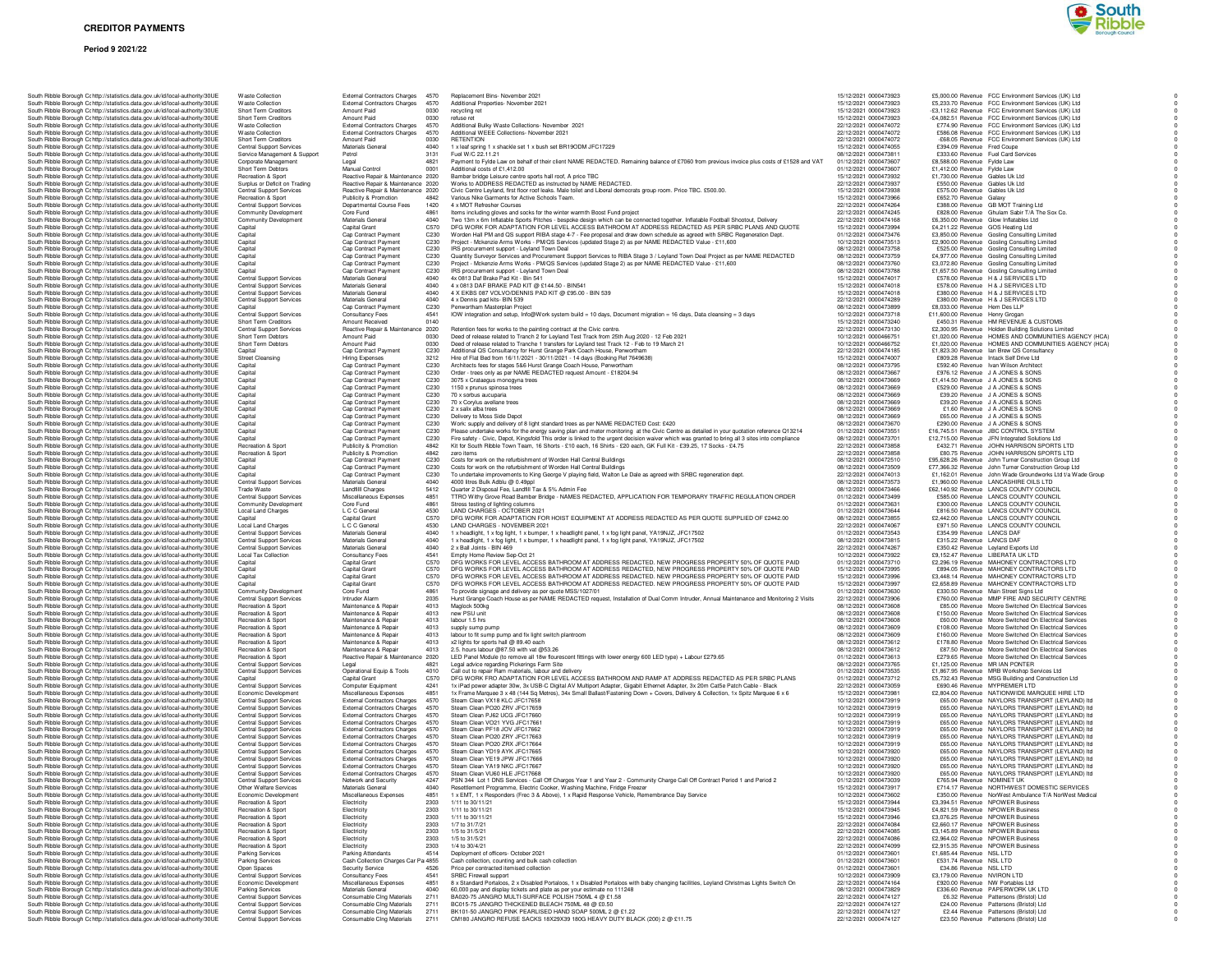### **CREDITOR PAYMENTS**

#### **Period 9 2021/22**



|  | South Ribble Borough Cc http://statistics.data.gov.uk/id/local-authority/30UE                                                                                  | Central Support Services                                           | Consumable Cing Materials                                    | 2711         | CG106-G EXEL MICROFIBRE SUPER CLOTH 40X 40CM GREEN (10) 12 @ £ 3.90                                                                                                                 |
|--|----------------------------------------------------------------------------------------------------------------------------------------------------------------|--------------------------------------------------------------------|--------------------------------------------------------------|--------------|-------------------------------------------------------------------------------------------------------------------------------------------------------------------------------------|
|  | South Ribble Borough Cc http://statistics.data.gov.uk/id/local-authority/30UE                                                                                  | <b>Central Support Services</b>                                    | Consumable Cing Materials                                    | 2711         | BC045-1 JANGRO TOILET & WASHROOM CLEANER DESCALER 1 LTR 24 @ £0                                                                                                                     |
|  | South Ribble Borough C: http://statistics.data.gov.uk/id/local-authority/30UE<br>South Ribble Borough Cc http://statistics.data.gov.uk/id/local-authority/30UE | <b>Central Support Services</b><br><b>Central Support Services</b> | Consumable Cing Materials<br>Consumable Cing Materials       | 2711<br>2711 | BK101-5 JANGRO PINK PEARLISED HAND SOAP 5LTR, 4 @ £3.60<br>CG106-P EXEL MICROFIBRE SUPER CLOTH 40X 40CM PINK (10), 12 @ £3.90                                                       |
|  | South Ribble Borough Cc http://statistics.data.gov.uk/id/local-authority/30UE                                                                                  | Central Support Services                                           | Consumable Cing Materials                                    | 2711         | BC040-1 JANGRO PERFUMED TOILET CLEANER 1LTR, 24 @ £.90                                                                                                                              |
|  | South Ribble Borough Cc http://statistics.data.gov.uk/id/local-authority/30UE                                                                                  | <b>Central Support Services</b>                                    | Consumable Cing Materials                                    | 2711         | BB034-5 JANGRO CONCENTRATED GREEN DETERGENT 20% 5LTR, 2 @ £3.30                                                                                                                     |
|  | South Ribble Borough C: http://statistics.data.gov.uk/id/local-authority/30UE                                                                                  | <b>Central Support Services</b>                                    | Consumable Cing Materials                                    | 2711         | BA048-5 JANGRO CLEANER DISINFECTANT 5LTR, 6 @ £9.00                                                                                                                                 |
|  | South Ribble Borough Cc http://statistics.data.gov.uk/id/local-authority/30UE                                                                                  | <b>Central Support Services</b>                                    | Consumable Cing Materials                                    | 2711         | HA015-G Exel Green PY Socket Mop Head 250g, 10 @ £1.00                                                                                                                              |
|  | South Ribble Borough Cc http://statistics.data.gov.uk/id/local-authority/30UE                                                                                  | Central Support Services                                           | Consumable Cing Materials                                    | 2711         | FA982 Jangro Vacuum Bag To Suit Karcher & SEBO Upright Vacuums (Pack of 10)                                                                                                         |
|  | South Ribble Borough Cc http://statistics.data.gov.uk/id/local-authority/30UE                                                                                  | Central Support Services                                           | Consumable Cing Materials                                    | 2711         | FD000002 Turkey Feather Duster 48" 4 @ £4.00                                                                                                                                        |
|  | South Ribble Borough Cc http://statistics.data.gov.uk/id/local-authority/30UE                                                                                  | Economic Development                                               | Miscellaneous Expenses                                       | 4851         | SUPPLY FACILITIES FOR A TASTE OF LEYLAND GENERATOR, FUEL, CABLES                                                                                                                    |
|  | South Ribble Borough Cc http://statistics.data.gov.uk/id/local-authority/30UE                                                                                  | <b>Central Support Services</b>                                    | <b>External Contractors Charges</b>                          | 4570         | Servicing of 18 fire extinguishers FCC                                                                                                                                              |
|  | South Ribble Borough Cc http://statistics.data.gov.uk/id/local-authority/30UE                                                                                  | <b>Central Support Services</b>                                    | External Contractors Charges                                 | 4570         | servicing of 47 fire extinguishers - SRBC                                                                                                                                           |
|  | South Ribble Borough Cc http://statistics.data.gov.uk/id/local-authority/30UE                                                                                  | <b>Central Support Services</b>                                    | <b>External Contractors Charges</b>                          | 4570         | recharge 3 x 1KG fire extinguisher - SRBC                                                                                                                                           |
|  | South Ribble Borough Cc http://statistics.data.gov.uk/id/local-authority/30UE                                                                                  | <b>Central Support Services</b>                                    | <b>External Contractors Charges</b>                          | 4570         | recharge 1 x 2KG fire extinguisher - SRBC                                                                                                                                           |
|  | South Ribble Borough Cc http://statistics.data.gov.uk/id/local-authority/30UE                                                                                  | Central Support Services                                           | External Contractors Charges                                 | 4570         | service 19 x fire extinguishers - CFCC                                                                                                                                              |
|  | South Ribble Borough Cc http://statistics.data.gov.uk/id/local-authority/30UE                                                                                  | Central Support Services                                           | Occupational Health                                          | 1408         | PROVISION OF WELLBEING, TELEPHONE CONSULTATIONS AND COUNSELLI                                                                                                                       |
|  | South Ribble Borough Cc http://statistics.data.gov.uk/id/local-authority/30UE                                                                                  | Central Support Services                                           | Telecomms- land lines                                        | 4269         | 01397718 - LK6-00004LR Phone System Shared Server All Language Subscription Li                                                                                                      |
|  | South Ribble Borough C: http://statistics.data.gov.uk/id/local-authority/30UE                                                                                  | Recreation & Sport                                                 | Rental                                                       | 4012<br>4012 | 2021 / 22 annual contract for the provision of services to South Ribble Tennis Centre f                                                                                             |
|  | South Ribble Borough Cc http://statistics.data.gov.uk/id/local-authority/30UE<br>South Ribble Borough C: http://statistics.data.gov.uk/id/local-authority/30UE | Recreation & Sport<br>Recreation & Sport                           | Rental<br>Rental                                             | 4012         | 2021 / 22 annual contract for the provision of services to Bamber Bridge leisure Centre<br>2021 / 22 annual contract for the provision of services to Leyland Leisure Centre for Sa |
|  |                                                                                                                                                                | <b>Central Support Services</b>                                    | Rental                                                       | 4012         |                                                                                                                                                                                     |
|  | South Ribble Borough Cc http://statistics.data.gov.uk/id/local-authority/30UE<br>South Ribble Borough Cc http://statistics.data.gov.uk/id/local-authority/30UE | <b>Central Support Services</b>                                    | Agency Staff                                                 | 1121         | 2021 / 2022 annual contract for the provision of sanitary services to the Civic Centre a<br>Planning Enforcement Services                                                           |
|  | South Ribble Borough Cc http://statistics.data.gov.uk/id/local-authority/30UE                                                                                  | Development Control                                                | Refunded Income                                              | 485R         | ADDRESS REDACTED                                                                                                                                                                    |
|  | South Ribble Borough Cc http://statistics.data.gov.uk/id/local-authority/30UE                                                                                  | Community Development                                              | Core Fund                                                    | 4861         | Creation and installation of banners                                                                                                                                                |
|  | South Ribble Borough Cohttp://statistics.data.gov.uk/id/local-authority/30UE                                                                                   | Economic Development                                               | Miscellaneous Expenses                                       | 4851         | To print 5,000 A4 12 page booklets as per quote 3924.                                                                                                                               |
|  | South Ribble Borough Cr http://statistics.data.gov.uk/id/local-authority/30UE                                                                                  | Central Support Services                                           | <b>External Contractors Charges</b>                          | 4570         | Various tyres TR237                                                                                                                                                                 |
|  | South Ribble Borough Cc http://statistics.data.gov.uk/id/local-authority/30UE                                                                                  | Elections                                                          | Postal Voting Costs                                          | 4422         | BBE BY-ELECTION - POSTAL VOTE PACKS - QUANTITY 850 - JOB REF 8872                                                                                                                   |
|  | South Ribble Borough Cr http://statistics.data.gov.uk/id/local-authority/30UE                                                                                  | Other Welfare Services                                             | Rental                                                       | 4012         | Void loss, ADDRESS REDACTED, 29/09/21 - 14/11/21                                                                                                                                    |
|  | South Ribble Borough Cohttp://statistics.data.gov.uk/id/local-authority/30UE                                                                                   | <b>Central Support Services</b>                                    | Reactive Repair & Maintenance 2020                           |              | Please re-glaze the window to the 3rd floor office at Civic Centre as per your quotation                                                                                            |
|  | South Ribble Borough Cc http://statistics.data.gov.uk/id/local-authority/30UE                                                                                  | <b>Central Support Services</b>                                    | Reactive Repair & Maintenance 2020                           |              | LABOUR                                                                                                                                                                              |
|  | South Ribble Borough C: http://statistics.data.gov.uk/id/local-authority/30UE                                                                                  | Central Support Services                                           | External Contractors Charges                                 | 4570         | Please install tracker in to HX21 CCF JFC17685                                                                                                                                      |
|  | South Ribble Borough Cc http://statistics.data.gov.uk/id/local-authority/30UE                                                                                  | Central Support Services                                           | External Contractors Charges                                 | 4570         | Please install tracker into HX21 CCJ JFC17686                                                                                                                                       |
|  | South Ribble Borough Cc http://statistics.data.gov.uk/id/local-authority/30UE                                                                                  | Central Support Services                                           | External Contractors Charges                                 | 4570         | Please remove tracker from MV12 SUA and install in BN71 EXO JFC17687                                                                                                                |
|  | South Ribble Borough Cc http://statistics.data.gov.uk/id/local-authority/30UE                                                                                  | Central Support Services                                           | <b>External Contractors Charges</b>                          | 4570         | Please remove tracker from MV12 SWN and install in BN71 EXP JFC17688                                                                                                                |
|  | South Ribble Borough Cc http://statistics.data.gov.uk/id/local-authority/30UE                                                                                  | <b>Central Support Services</b>                                    | <b>External Contractors Charges</b>                          | 4570<br>5311 | Please install tracker in PE08 COH JFC17689                                                                                                                                         |
|  | South Ribble Borough Cc http://statistics.data.gov.uk/id/local-authority/30UE<br>South Ribble Borough Cc http://statistics.data.gov.uk/id/local-authority/30UE | Homelessness<br>Central Support Services                           | Temporary Accommodation<br>Materials General                 | 4040         | January to March<br>10 X PIN 2888551 - Bln G047                                                                                                                                     |
|  | South Ribble Borough Cc http://statistics.data.gov.uk/id/local-authority/30UE                                                                                  |                                                                    | Materials General                                            | 4040         | 2 x Tailgate Seal 106219-0 Bin G032                                                                                                                                                 |
|  | South Ribble Borough Cc http://statistics.data.gov.uk/id/local-authority/30UE                                                                                  | Central Support Services<br><b>Central Support Services</b>        | Materials General                                            | 4040         | 4 x Yoke Ram Pin 222705 Bin G044                                                                                                                                                    |
|  | South Ribble Borough Cc http://statistics.data.gov.uk/id/local-authority/30UE                                                                                  | Central Support Services                                           | Materials General                                            | 4040         | 4 x composite Bush Yoke Ram 5012665 Bin G045                                                                                                                                        |
|  | South Ribble Borough Cc http://statistics.data.gov.uk/id/local-authority/30UE                                                                                  | Central Support Services                                           | Materials General                                            | 4040         | 1 x Limit Switch 1007323 Bin G010                                                                                                                                                   |
|  | South Ribble Borough Cc http://statistics.data.gov.uk/id/local-authority/30UE                                                                                  | Central Support Services                                           | Materials General                                            | 4040         | 8 Eject Slide Blocks 288610 Bin G052                                                                                                                                                |
|  | South Ribble Borough C: http://statistics.data.gov.uk/id/local-authority/30UE                                                                                  | Central Support Services                                           | Materials General                                            | 4040         | 2 HEX SKT HEAD Under run Sensor 5044512 Bin G024                                                                                                                                    |
|  | South Ribble Borough Cc http://statistics.data.gov.uk/id/local-authority/30UE                                                                                  | Central Support Services                                           | Materials General                                            | 4040         | 2 x GPM4 Filter Kit 5025256-1 Bin G027                                                                                                                                              |
|  | South Ribble Borough Cr http://statistics.data.gov.uk/id/local-authority/30UE                                                                                  | <b>Central Support Services</b>                                    | Materials General                                            | 4040         | 4 x Barrier Arm 5012241 Bin G015                                                                                                                                                    |
|  | South Ribble Borough Cc http://statistics.data.gov.uk/id/local-authority/30UE                                                                                  | <b>Central Support Services</b>                                    | Materials General                                            | 4040         | 1 x LED Marker Light 5013400 Bin G018                                                                                                                                               |
|  | South Ribble Borough Cc http://statistics.data.gov.uk/id/local-authority/30UE                                                                                  | Central Support Services                                           | Materials General                                            | 4040         | 1 x Yoke Ram 5021824 GO30                                                                                                                                                           |
|  | South Ribble Borough Cc http://statistics.data.gov.uk/id/local-authority/30UE                                                                                  | Central Support Services                                           | Materials General                                            | 4040         | 2 x Bln Lift Repair Kit Bin G054                                                                                                                                                    |
|  | South Ribble Borough Cc http://statistics.data.gov.uk/id/local-authority/30UE                                                                                  | Central Support Services                                           | Materials General                                            | 4040         | 2 x Rave Flap Rubber 1003626 Bin G053                                                                                                                                               |
|  | South Ribble Borough C: http://statistics.data.gov.uk/id/local-authority/30UE                                                                                  | Central Support Services                                           | Materials General                                            | 4040         | Carriage                                                                                                                                                                            |
|  | South Ribble Borough Cc http://statistics.data.gov.uk/id/local-authority/30UE                                                                                  | Recreation & Sport                                                 | Planned Annual Repair & Mainte 2021                          |              | 2021 /22 annual contract, 2 visits per year, Caterclean package at South Ribble Tenni                                                                                               |
|  | South Ribble Borough Cc http://statistics.data.gov.uk/id/local-authority/30UE                                                                                  | Recreation & Sport                                                 | Planned Annual Repair & Mainte 2021                          |              | 2021 /22 annual contract, 2 visits per year, Caterclean package at South Ribble Tenni                                                                                               |
|  | South Ribble Borough Cc http://statistics.data.gov.uk/id/local-authority/30UE                                                                                  | Tourism                                                            | Fuel Oil                                                     | 2301         | Please supply 1,000 ltrs of kerosene to Worden Park PR5 1DJ - contact NAMES RED                                                                                                     |
|  | South Ribble Borough Cc http://statistics.data.gov.uk/id/local-authority/30UE                                                                                  | Economic Development                                               | Publicity & Promotion                                        | 4842<br>4036 | For the provision of an advert in Leyland Life magazine from December 2021 to Febru                                                                                                 |
|  | South Ribble Borough Cc http://statistics.data.gov.uk/id/local-authority/30UE<br>South Ribble Borough Cc http://statistics.data.gov.uk/id/local-authority/30UE | <b>Central Support Services</b>                                    | Photocopier Lease Rental                                     | 4851         | EQV5 office suit<br>Leyland Christmas Festival - 27 November 2021, 2x COREX SIGN SALE, advance w                                                                                    |
|  |                                                                                                                                                                | Economic Development                                               | Miscellaneous Expenses<br>Cap Contract Payment               | C230         |                                                                                                                                                                                     |
|  | South Ribble Borough Cc http://statistics.data.gov.uk/id/local-authority/30UE<br>South Ribble Borough Cc http://statistics.data.gov.uk/id/local-authority/30UE | Capital<br>Open Spaces                                             | <b>External Contractors Charges</b>                          | 4570         | Project - Mckenzie ArmsWorks - Provision of Stage 2 (updated) services as per NAM<br>Works at Barn Hey Pond off Leyland Lane. Remove all trees/self seeded/saplings from            |
|  |                                                                                                                                                                | Open Spaces                                                        | <b>External Contractors Charges</b>                          | 4570         | Removal of 1 x ash tree at the frontage of ADDRESS REDACTED                                                                                                                         |
|  |                                                                                                                                                                |                                                                    |                                                              |              |                                                                                                                                                                                     |
|  | South Ribble Borough Cc http://statistics.data.gov.uk/id/local-authority/30UE                                                                                  |                                                                    |                                                              |              |                                                                                                                                                                                     |
|  | South Ribble Borough Cc http://statistics.data.gov.uk/id/local-authority/30UE                                                                                  | Short Term Debtors                                                 | Amount Paid                                                  | 0030         | Professional fees for works in relation to Leyland test track                                                                                                                       |
|  | South Ribble Borough Cc http://statistics.data.gov.uk/id/local-authority/30UE                                                                                  | <b>Building Control</b>                                            | Refunded Income                                              | 485R         | Refund of Building Control Fees<br>19/8/21 to 10/11/21                                                                                                                              |
|  | South Ribble Borough Cc http://statistics.data.gov.uk/id/local-authority/30UE                                                                                  | Surplus or Deficit on Trading                                      | Electricity                                                  | 2303<br>2307 | CCL                                                                                                                                                                                 |
|  | South Ribble Borough Cc http://statistics.data.gov.uk/id/local-authority/30UE                                                                                  | Surplus or Deficit on Trading<br><b>Central Support Services</b>   | Climate Change Levy<br><b>Agency Staff</b>                   | 1121         | COST OF ENGAGING AGENCY LOCUM SOLICITOR FOR 4 DAYS PER WEEK FI                                                                                                                      |
|  | South Ribble Borough Cc http://statistics.data.gov.uk/id/local-authority/30UE                                                                                  |                                                                    |                                                              | 1121         |                                                                                                                                                                                     |
|  | South Ribble Borough Cc http://statistics.data.gov.uk/id/local-authority/30UE<br>South Ribble Borough Cc http://statistics.data.gov.uk/id/local-authority/30UE | Central Support Services<br>Central Support Services               | <b>Agency Staff</b><br>Agency Staff                          | 1121         | COST OF ENGAGING AGENCY LOCUM SOLICITOR FOR 4 DAYS PER WEEK FI<br>COST OF ENGAGING AGENCY LOCUM SOLICITOR FOR 4 DAYS PER WEEK FI                                                    |
|  | South Ribble Borough Cc http://statistics.data.gov.uk/id/local-authority/30UE                                                                                  | Central Support Services                                           | Agency Staff                                                 | 1121         | COST OF ENGAGING AGENCY LOCUM SOLICITOR FOR 4 DAYS PER WEEK FI                                                                                                                      |
|  | South Ribble Borough C: http://statistics.data.gov.uk/id/local-authority/30UE                                                                                  | Recreation & Sport                                                 | Miscellaneous Expenses                                       | 4851         | For the agreed percentage costs of Penwortham Priory car park repair work                                                                                                           |
|  | South Ribble Borough Cc http://statistics.data.gov.uk/id/local-authority/30UE                                                                                  | Community Development                                              | Professional Fees                                            | 4510         | 4 hour workshop, political literacy course                                                                                                                                          |
|  | South Ribble Borough C: http://statistics.data.gov.uk/id/local-authority/30UE                                                                                  | Short Term Creditors                                               | Amount Paid                                                  | 0030         | monthly deds from payroll                                                                                                                                                           |
|  | South Ribble Borough Cc http://statistics.data.gov.uk/id/local-authority/30UE                                                                                  | <b>Central Support Services</b>                                    | <b>Hiring Expenses</b>                                       | 3212         | Hire of VIN REDACTED from 15.10.21-11.11.21 for 4 weeks                                                                                                                             |
|  | South Ribble Borough Cc http://statistics.data.gov.uk/id/local-authority/30UE                                                                                  | <b>Central Support Services</b>                                    | <b>External Contractors Charges</b>                          | 4570         | Spec Repair VO65KPZ JFC17618                                                                                                                                                        |
|  | South Ribble Borough Cc http://statistics.data.gov.uk/id/local-authority/30UE                                                                                  | Central Support Services                                           | External Contractors Charges                                 | 4570         | Spec Repair VU60HLE JFC17614                                                                                                                                                        |
|  | South Ribble Borough Cc http://statistics.data.gov.uk/id/local-authority/30UE                                                                                  | <b>Central Support Services</b>                                    | Hiring Expenses                                              | 3212         | Hire of VIN REDACTED 1.11.21-12.11.21 for 2 weeks                                                                                                                                   |
|  | South Ribble Borough Cc http://statistics.data.gov.uk/id/local-authority/30UE                                                                                  | Recreation & Sport                                                 | Maintenance & Repair                                         | 4013         | Leisure Centre Sports hall equipment service                                                                                                                                        |
|  | South Ribble Borough Cc http://statistics.data.gov.uk/id/local-authority/30UE                                                                                  | Recreation & Sport                                                 | Maintenance & Repair                                         | 4013         | Table Tennis table service                                                                                                                                                          |
|  | South Ribble Borough C: http://statistics.data.gov.uk/id/local-authority/30UE<br>South Ribble Borough Cc http://statistics.data.gov.uk/id/local-authority/30UE | Short Term Creditors<br>Service Management & Support               | Amount Paid<br>Diesel Fuel                                   | 0030<br>3132 | deds from payroll<br>17000 litres @ 117.78 ppl into the feeder tank at Unit 81 Bison Place, Moss Side                                                                               |
|  | South Ribble Borough Cc http://statistics.data.gov.uk/id/local-authority/30UE                                                                                  | Service Management & Support                                       | Diesel Fuel                                                  | 3132         | 17000 litres diesel @ 114.21ppl into the feeder tank at Unit 81 Bison Place, Moss Side                                                                                              |
|  | South Ribble Borough Cc http://statistics.data.gov.uk/id/local-authority/30UE                                                                                  | Service Management & Support                                       | Diesel Fuel                                                  | 3132         |                                                                                                                                                                                     |
|  | South Ribble Borough Cc http://statistics.data.gov.uk/id/local-authority/30UE                                                                                  | Capital                                                            | Cap Contract Payment                                         | C230         | 16,000 litres diesel @ 110.71ppl into the feeder tank at Unit 81 Bison Place, Moss side<br>Project Management, construction of the new Playing pitch, Bamber Bridge Leisure Ce      |
|  | South Ribble Borough Cc http://statistics.data.gov.uk/id/local-authority/30UE                                                                                  | Capital                                                            | Cap Contract Payment                                         | C230         | Provision of Mechanical, Electrical and Plumbing Services to RIBA Stage 3 for the Ley                                                                                               |
|  | South Ribble Borough Cc http://statistics.data.gov.uk/id/local-authority/30UE                                                                                  | Capital                                                            | Cap Contract Payment                                         | C230         | Proposed architectural services, fees are based on the RIBA - Leyland Leisure Centre,                                                                                               |
|  | South Ribble Borough Cr http://statistics.data.gov.uk/id/local-authority/30UE                                                                                  | Democratic Represent and Mgnt                                      | Civic & Remembrance Day                                      | 463A         | Carved Buffet for 75 for the Mayoral Celebration event on Friday 19 November 2021 as                                                                                                |
|  | South Ribble Borough C: http://statistics.data.gov.uk/id/local-authority/30UE                                                                                  | Democratic Represent and Mgnt                                      | Civic & Remembrance Day                                      | 463A         | Hot Pot and Butter Pie for Remembrance Sunday on 14 November 2021 as discussed                                                                                                      |
|  | South Ribble Borough Cc http://statistics.data.gov.uk/id/local-authority/30UE                                                                                  | Democratic Represent and Mgnt                                      | <b>External Catering Charges</b>                             | 4575         | Lunch boxes for Full Council 24 th Nov 2021                                                                                                                                         |
|  | South Ribble Borough Cc http://statistics.data.gov.uk/id/local-authority/30UE                                                                                  | Economic Development                                               | Miscellaneous Expenses                                       | 4851         | Staff Thank You events - 3 & 11 November 2021 160 buffet boxes @ £5.49 each = £8                                                                                                    |
|  | South Ribble Borough Cc http://statistics.data.gov.uk/id/local-authority/30UE                                                                                  | Community Development                                              | Miscellaneous Expenses                                       | 4851<br>4310 | Buffet lunch for 12 people for 13-16 September 2021                                                                                                                                 |
|  | South Ribble Borough Cc http://statistics.data.gov.uk/id/local-authority/30UE                                                                                  | Community Development                                              | Cost of Food                                                 |              | To provide catering for the Mental Health Awareness course 4-7 October as per discus                                                                                                |
|  | South Ribble Borough Cc http://statistics.data.gov.uk/id/local-authority/30UE                                                                                  | Community Development                                              | Miscellaneous Expenses                                       | 4851         | Provide catering for event on Thursday 14th October at Civic Centre. Provide 71 of the                                                                                              |
|  | South Ribble Borough Cc http://statistics.data.gov.uk/id/local-authority/30UE<br>South Ribble Borough Cc http://statistics.data.gov.uk/id/local-authority/30UE | <b>Central Support Services</b><br>Economic Development            | Reactive Repair & Maintenance 2020<br>Miscellaneous Expenses | 4851         | Call out for temperamental contact blocks that engineer mentioned on his last service<br>Santa's Grotto Inflatable Grotto Hire (Silver) x 1 Saturday 27 November 2021. 11:30 -      |
|  | South Ribble Borough C: http://statistics.data.gov.uk/id/local-authority/30UE                                                                                  | Open Spaces                                                        | <b>GM Refurbishment</b>                                      | 4657         | Spare parts for Kingsfold Drive and Higher Walton Playgrounds as per quotation ref. C                                                                                               |
|  | South Ribble Borough Cc http://statistics.data.gov.uk/id/local-authority/30UE                                                                                  | Open Spaces                                                        | <b>GM Refurbishment</b>                                      | 4657         | x2 Flexi Ropes as per quotation ref. CG150921F. Total cost £791.78.                                                                                                                 |
|  | South Ribble Borough Cohttp://statistics.data.gov.uk/id/local-authority/30UE                                                                                   | <b>Building Control</b>                                            | Refunded Income                                              | 485R         | refund ADDRESS REDACTED                                                                                                                                                             |
|  | South Ribble Borough Cr http://statistics.data.gov.uk/id/local-authority/30UE                                                                                  | <b>Central Support Services</b>                                    | Materials General                                            | 4040         | 8 Slide Bearings, 2 Pins, 4 Rose Bearings VU58 JXK JFC17582                                                                                                                         |
|  | South Ribble Borough Cc http://statistics.data.gov.uk/id/local-authority/30UE                                                                                  | Central Support Services                                           | Materials General                                            | 4040         | 1 x notentiometer VX18KL JFC17652                                                                                                                                                   |
|  | South Ribble Borough Cc http://statistics.data.gov.uk/id/local-authority/30UE                                                                                  | Central Support Services                                           | Materials General                                            | 4040         | 1 x potentiometer 1 x lead VX18KLC JFC17652                                                                                                                                         |
|  | South Ribble Borough Cc http://statistics.data.gov.uk/id/local-authority/30UE                                                                                  | <b>Central Support Services</b>                                    | Reactive Repair & Maintenance 2020                           |              | Please replace the battery pack to the door at the Civic Centre as detailed in your quot                                                                                            |
|  | South Ribble Borough C: http://statistics.data.gov.uk/id/local-authority/30UE                                                                                  | Capital                                                            | Cap Contract Payment                                         | C230         | Landscape Architect Design Services (Stages 1-2) for the delivery of an Extra Care Fa                                                                                               |
|  | South Ribble Borough Cc http://statistics.data.gov.uk/id/local-authority/30UE                                                                                  | Central Support Services                                           | Software Licensing                                           | 4243         | TNPSMS-1000 - SMS Credits (1,000 block), Option 2: 5000 credits 004 TNPSMS-5K                                                                                                       |
|  | South Ribble Borough Cohttp://statistics.data.gov.uk/id/local-authority/30UE                                                                                   | <b>Central Support Services</b>                                    | <b>Agency Staff</b>                                          | 1121         | For Agency Staff, NAME REDACTED Total Price: £22,680 including fees excluding V                                                                                                     |
|  | South Ribble Borough Cc http://statistics.data.gov.uk/id/local-authority/30UE                                                                                  | <b>Central Support Services</b>                                    | <b>Agency Staff</b>                                          | 1121         | For Agency Staff, NAME REDACTED Total Price: £22,680 including fees excluding V                                                                                                     |
|  | South Ribble Borough Cr http://statistics.data.gov.uk/id/local-authority/30UE                                                                                  | <b>Central Support Services</b><br>Capital                         | Agency Staff<br>Cap Contract Payment                         | 1121<br>C230 | For Agency Staff, NAME REDACTED Total Price: £22,680 including fees excluding V<br>2 Additional Sets - Levland Town Deal 28x Printed A1 correx fluted boards                        |
|  | South Ribble Borough Cr http://statistics.data.gov.uk/id/local-authority/30UE<br>South Ribble Borough Cc http://statistics.data.gov.uk/id/local-authority/30UE |                                                                    | Occupational Health                                          | 1408         |                                                                                                                                                                                     |
|  | South Ribble Borough Cc http://statistics.data.gov.uk/id/local-authority/30UE                                                                                  | Central Support Services<br>Central Support Services               | <b>Beference Books</b>                                       | 4142         | 6 x SESSIONS OF THERAPY FOR NAME REDACTED<br>practical release 75                                                                                                                   |
|  | South Ribble Borough Cc http://statistics.data.gov.uk/id/local-authority/30UE                                                                                  | <b>Central Support Services</b>                                    | Reference Books                                              | 4142         | practical release 74                                                                                                                                                                |
|  | South Ribble Borough C: http://statistics.data.gov.uk/id/local-authority/30UE                                                                                  | Central Support Services                                           | Electricity                                                  | 2303         | 22/10 to 23/11/21                                                                                                                                                                   |
|  | South Ribble Borough C: http://statistics.data.gov.uk/id/local-authority/30UE                                                                                  | <b>Central Support Services</b>                                    | Electricity                                                  | 2303         | 1/11 to 30/11/21                                                                                                                                                                    |
|  | South Ribble Borough Cohttp://statistics.data.gov.uk/id/local-authority/30UE                                                                                   | Development Control                                                | Consultancy Fees                                             | 4541         | Penwortham Mills Planning consultancy work - formulating overage mechanism, for h                                                                                                   |

| South Ribble Borough Cc http://statistics.data.gov.uk/id/local-authority/30UE                                                                                                                                                                                                                                                                                                                                                                                                                                                                                                                                                                                                                                                                                                                                                                                                                                                                                                                                                                                                                                                                                                                                                                                                                                                                                                                                                 | Central Support Services                                    | Consumable Cing Materials                              | 2711             | BC045-1 JANGRO TOILET & WASHROOM CLEANER DESCALER 1 LTR 24 @ £0.94                                                                                                                                                                | 22/12/2021 0000474127                          | £23.76 Revenue Pattersons (Bristol) Ltd                                                                                                                    |
|-------------------------------------------------------------------------------------------------------------------------------------------------------------------------------------------------------------------------------------------------------------------------------------------------------------------------------------------------------------------------------------------------------------------------------------------------------------------------------------------------------------------------------------------------------------------------------------------------------------------------------------------------------------------------------------------------------------------------------------------------------------------------------------------------------------------------------------------------------------------------------------------------------------------------------------------------------------------------------------------------------------------------------------------------------------------------------------------------------------------------------------------------------------------------------------------------------------------------------------------------------------------------------------------------------------------------------------------------------------------------------------------------------------------------------|-------------------------------------------------------------|--------------------------------------------------------|------------------|-----------------------------------------------------------------------------------------------------------------------------------------------------------------------------------------------------------------------------------|------------------------------------------------|------------------------------------------------------------------------------------------------------------------------------------------------------------|
| South Ribble Borough Cohttp://statistics.data.gov.uk/id/local-authority/30UE                                                                                                                                                                                                                                                                                                                                                                                                                                                                                                                                                                                                                                                                                                                                                                                                                                                                                                                                                                                                                                                                                                                                                                                                                                                                                                                                                  | Central Support Services                                    | Consumable Cing Materials                              | 271              | BK101-5 JANGRO PINK PEARLISED HAND SOAP 5LTR, 4 @ £3.60                                                                                                                                                                           | 22/12/2021 0000474127                          | £14.40 Revenue Pattersons (Bristol) Ltd                                                                                                                    |
| South Ribble Borough Cc http://statistics.data.gov.uk/id/local-authority/30UE                                                                                                                                                                                                                                                                                                                                                                                                                                                                                                                                                                                                                                                                                                                                                                                                                                                                                                                                                                                                                                                                                                                                                                                                                                                                                                                                                 | <b>Central Support Services</b>                             | Consumable Cing Materials                              | 2711             | CG106-P EXEL MICROFIBRE SUPER CLOTH 40X 40CM PINK (10), 12 @ £3.90                                                                                                                                                                | 22/12/2021 0000474127                          | £46.80 Revenue Pattersons (Bristol) Ltd                                                                                                                    |
| South Ribble Borough Cr http://statistics.data.gov.uk/id/local-authority/30UE                                                                                                                                                                                                                                                                                                                                                                                                                                                                                                                                                                                                                                                                                                                                                                                                                                                                                                                                                                                                                                                                                                                                                                                                                                                                                                                                                 | <b>Central Support Services</b>                             | Consumable Cing Materials                              | 2711             | BC040-1 JANGRO PERFUMED TOILET CLEANER 1LTR, 24 @ £.90                                                                                                                                                                            | 22/12/2021 0000474127                          | £21.60 Revenue Pattersons (Bristol) Ltd                                                                                                                    |
| South Ribble Borough Cc http://statistics.data.gov.uk/id/local-authority/30UE                                                                                                                                                                                                                                                                                                                                                                                                                                                                                                                                                                                                                                                                                                                                                                                                                                                                                                                                                                                                                                                                                                                                                                                                                                                                                                                                                 | Central Support Services                                    | Consumable Cing Materials                              | 2711             | BB034-5 JANGRO CONCENTRATED GREEN DETERGENT 20% 5LTR, 2 @ £3.30                                                                                                                                                                   | 22/12/2021 0000474127                          | £6.60 Revenue Pattersons (Bristol) Ltd                                                                                                                     |
| South Ribble Borough Cc http://statistics.data.gov.uk/id/local-authority/30UE                                                                                                                                                                                                                                                                                                                                                                                                                                                                                                                                                                                                                                                                                                                                                                                                                                                                                                                                                                                                                                                                                                                                                                                                                                                                                                                                                 | Central Support Services                                    | Consumable Cing Materials                              | 2711             | BA048-5 JANGRO CLEANER DISINFECTANT 5LTR, 6 @ £9.00                                                                                                                                                                               | 22/12/2021 0000474127                          | £36.00 Revenue Pattersons (Bristol) Ltd                                                                                                                    |
| South Ribble Borough Cc http://statistics.data.gov.uk/id/local-authority/30UE<br>South Ribble Borough Cc http://statistics.data.gov.uk/id/local-authority/30UE                                                                                                                                                                                                                                                                                                                                                                                                                                                                                                                                                                                                                                                                                                                                                                                                                                                                                                                                                                                                                                                                                                                                                                                                                                                                | <b>Central Support Services</b>                             | Consumable Cing Materials<br>Consumable Cing Materials | 2711             | HA015-G Exel Green PY Socket Mop Head 250g, 10 @ £1.00                                                                                                                                                                            | 22/12/2021 0000474127                          | £10.00 Revenue Pattersons (Bristol) Ltd                                                                                                                    |
|                                                                                                                                                                                                                                                                                                                                                                                                                                                                                                                                                                                                                                                                                                                                                                                                                                                                                                                                                                                                                                                                                                                                                                                                                                                                                                                                                                                                                               | Central Support Services                                    |                                                        | 2711             | FA982 Jangro Vacuum Bag To Suit Karcher & SEBO Upright Vacuums (Pack of 10) 1 @ £5.00                                                                                                                                             | 22/12/2021 0000474127                          | £5.00 Revenue Pattersons (Bristol) Ltd                                                                                                                     |
| South Ribble Borough Cc http://statistics.data.gov.uk/id/local-authority/30UE                                                                                                                                                                                                                                                                                                                                                                                                                                                                                                                                                                                                                                                                                                                                                                                                                                                                                                                                                                                                                                                                                                                                                                                                                                                                                                                                                 | <b>Central Support Services</b>                             | Consumable Cing Materials                              | 2711             | 1 ASUS CONSULTING Feather Duster 45' 4 @ £4.00<br>SUPPLY FACILITIES FOR A TASTE OF LEYLAND GENERATOR, FUEL, CABLES, DISTRO & CABLE RAMP, ENGINEER                                                                                 | 22/12/2021 0000474127                          | £16.00 Revenue Pattersons (Bristol) Ltd                                                                                                                    |
| South Ribble Borough Cc http://statistics.data.gov.uk/id/local-authority/30UE                                                                                                                                                                                                                                                                                                                                                                                                                                                                                                                                                                                                                                                                                                                                                                                                                                                                                                                                                                                                                                                                                                                                                                                                                                                                                                                                                 | Economic Development                                        | Miscellaneous Expenses                                 | 4851             |                                                                                                                                                                                                                                   | 01/12/2021 0000473552                          | £305.00 Revenue Paul K Sound & Vision                                                                                                                      |
| South Ribble Borough Cohttp://statistics.data.gov.uk/id/local-authority/30UE                                                                                                                                                                                                                                                                                                                                                                                                                                                                                                                                                                                                                                                                                                                                                                                                                                                                                                                                                                                                                                                                                                                                                                                                                                                                                                                                                  | <b>Central Support Services</b>                             | <b>External Contractors Charges</b>                    | 4570             | Servicing of 18 fire extinguishers FCC                                                                                                                                                                                            | 08/12/2021 0000473821                          | £57.60 Revenue PENNINE FIRE & SAFETY LIMITED                                                                                                               |
| South Ribble Borough Cc http://statistics.data.gov.uk/id/local-authority/30UE                                                                                                                                                                                                                                                                                                                                                                                                                                                                                                                                                                                                                                                                                                                                                                                                                                                                                                                                                                                                                                                                                                                                                                                                                                                                                                                                                 | Central Support Services                                    | External Contractors Charges                           | 4570             | servicing of 47 fire extinguishers - SRBC                                                                                                                                                                                         | 08/12/2021 0000473821                          | £150.40 Revenue PENNINE FIRE & SAFETY LIMITED                                                                                                              |
| .<br>South Ribble Borough Cc http://statistics.data.gov.uk/id/local-authority/30UE<br>South Ribble Borough Cc http://statistics.data.gov.uk/id/local-authority/30UE                                                                                                                                                                                                                                                                                                                                                                                                                                                                                                                                                                                                                                                                                                                                                                                                                                                                                                                                                                                                                                                                                                                                                                                                                                                           | Central Support Services                                    | External Contractors Charges                           | 4570             | recharge 3 x 1KG fire extinguisher - SRBC                                                                                                                                                                                         | 08/12/2021 0000473821                          | £38.40 Revenue PENNINE FIRE & SAFETY LIMITED                                                                                                               |
|                                                                                                                                                                                                                                                                                                                                                                                                                                                                                                                                                                                                                                                                                                                                                                                                                                                                                                                                                                                                                                                                                                                                                                                                                                                                                                                                                                                                                               | <b>Central Support Services</b>                             | <b>External Contractors Charges</b>                    | 4570             | recharge 1 x 2KG fire extinguisher - SRBC                                                                                                                                                                                         | 08/12/2021 0000473821                          | E13.25 Revenue PENNINE FIRE & SAFETY LIMITED                                                                                                               |
| South Ribble Borough Cc http://statistics.data.gov.uk/id/local-authority/30UE                                                                                                                                                                                                                                                                                                                                                                                                                                                                                                                                                                                                                                                                                                                                                                                                                                                                                                                                                                                                                                                                                                                                                                                                                                                                                                                                                 | Central Support Services                                    | External Contractors Charges                           | 4570             | service 19 x fire extinguishers - CFCC                                                                                                                                                                                            | 08/12/2021 0000473821                          | £60.80 Revenue PENNINE FIRE & SAFETY LIMITED                                                                                                               |
| South Ribble Borough Cc http://statistics.data.gov.uk/id/local-authority/30UE                                                                                                                                                                                                                                                                                                                                                                                                                                                                                                                                                                                                                                                                                                                                                                                                                                                                                                                                                                                                                                                                                                                                                                                                                                                                                                                                                 | <b>Central Support Services</b>                             | Occupational Health                                    | 1408             | PROVISION OF WELLBEING, TELEPHONE CONSULTATIONS AND COUNSELLING ETC FROM 12 OCTOBER 2021 TO MARCH 2022                                                                                                                            | 08/12/2021 0000473769                          | £350.00 Revenue People Asset Manageme                                                                                                                      |
|                                                                                                                                                                                                                                                                                                                                                                                                                                                                                                                                                                                                                                                                                                                                                                                                                                                                                                                                                                                                                                                                                                                                                                                                                                                                                                                                                                                                                               | Central Support Services                                    | Telecomms- land lines                                  | 4269             |                                                                                                                                                                                                                                   | 22/12/2021 0000474215                          | £300.60 Revenue PHOENIX SOFTWARE LTD                                                                                                                       |
| .<br>South Ribble Borough Cc http://statistics.data.gov.uk/id/local-authority/30UE<br>South Ribble Borough Cc http://statistics.data.gov.uk/id/local-authority/30UE                                                                                                                                                                                                                                                                                                                                                                                                                                                                                                                                                                                                                                                                                                                                                                                                                                                                                                                                                                                                                                                                                                                                                                                                                                                           |                                                             |                                                        | 4012             | 01397718 - LK6-00004LR Phone System Shared Server All Language Subscription Licence Per User - Licence 15 x £20.04 £300.60<br>2021 / 22 annual contract for the provision of services to South Ribble Tennis Centre for Sanitary  |                                                |                                                                                                                                                            |
|                                                                                                                                                                                                                                                                                                                                                                                                                                                                                                                                                                                                                                                                                                                                                                                                                                                                                                                                                                                                                                                                                                                                                                                                                                                                                                                                                                                                                               | Recreation & Sport                                          | Rental                                                 |                  |                                                                                                                                                                                                                                   | 15/12/2021 0000473860                          | £326.54 Revenue PHS GROUP PLC                                                                                                                              |
| South Ribble Borough Cc http://statistics.data.gov.uk/id/local-authority/30UE                                                                                                                                                                                                                                                                                                                                                                                                                                                                                                                                                                                                                                                                                                                                                                                                                                                                                                                                                                                                                                                                                                                                                                                                                                                                                                                                                 | Recreation & Sport                                          | Rental                                                 |                  | 2021 / 22 annual contract for the provision of services to Bamber Bridge leisure Centre, Sanitary bins, air stream old unit hand dryers, nappy bins                                                                               | 15/12/2021 0000473876                          | £376.02 Revenue PHS GROUP PLC                                                                                                                              |
| South Ribble Borough Cr http://statistics.data.gov.uk/id/local-authority/30UE                                                                                                                                                                                                                                                                                                                                                                                                                                                                                                                                                                                                                                                                                                                                                                                                                                                                                                                                                                                                                                                                                                                                                                                                                                                                                                                                                 | Recreation & Sport                                          | Rental                                                 | 4012             | 2021 / 22 annual contract for the provision of services to Leyland Leisure Centre for Sanitary bins, air stream old unit hand dryers, nappy bins                                                                                  | 15/12/2021 0000473877                          | £391.60 Revenue PHS GROUP PLC                                                                                                                              |
|                                                                                                                                                                                                                                                                                                                                                                                                                                                                                                                                                                                                                                                                                                                                                                                                                                                                                                                                                                                                                                                                                                                                                                                                                                                                                                                                                                                                                               | <b>Central Support Services</b>                             | Rental                                                 | 4012             | 2021 / 2022 annual contract for the provision of sanitary services to the Civic Centre as per your ref 105796                                                                                                                     | 22/12/2021 0000474143                          | £410.88 Revenue PHS GROUP PLC                                                                                                                              |
| .<br>South Ribble Borough Cc http://statistics.data.gov.uk/id/local-authority/30UE<br>South Ribble Borough Cc http://statistics.data.gov.uk/id/local-authority/30UE                                                                                                                                                                                                                                                                                                                                                                                                                                                                                                                                                                                                                                                                                                                                                                                                                                                                                                                                                                                                                                                                                                                                                                                                                                                           | Central Support Services                                    | Agency Staff                                           | 1121             | <b>Planning Enforcement Services</b>                                                                                                                                                                                              | 01/12/2021 0000473629                          | £1,140.00 Revenue Planning Control & PACE Solutions                                                                                                        |
| South Ribble Borough Cc http://statistics.data.gov.uk/id/local-authority/30UE                                                                                                                                                                                                                                                                                                                                                                                                                                                                                                                                                                                                                                                                                                                                                                                                                                                                                                                                                                                                                                                                                                                                                                                                                                                                                                                                                 | Development Control                                         | Refunded Income                                        | 485R             | ADDRESS REDACTED                                                                                                                                                                                                                  | 08/12/2021 0000473640                          | £462.00 Revenue Planning Portal                                                                                                                            |
| South Ribble Borough Cc http://statistics.data.gov.uk/id/local-authority/30UE                                                                                                                                                                                                                                                                                                                                                                                                                                                                                                                                                                                                                                                                                                                                                                                                                                                                                                                                                                                                                                                                                                                                                                                                                                                                                                                                                 | Community Development                                       | Core Fund                                              | 4861             | Creation and installation of hanners                                                                                                                                                                                              | 22/12/2021 0000474226                          | £2,796.96 Revenue Poppy Signs Ltd                                                                                                                          |
| South Ribble Borough Cr http://statistics.data.gov.uk/id/local-authority/30UE                                                                                                                                                                                                                                                                                                                                                                                                                                                                                                                                                                                                                                                                                                                                                                                                                                                                                                                                                                                                                                                                                                                                                                                                                                                                                                                                                 | Economic Development                                        | Miscellaneous Expenses                                 | 4851             | To print 5,000 A4 12 page booklets as per quote 3924.                                                                                                                                                                             | 01/12/2021 0000473700                          | £846.64 Revenue Preston City Council                                                                                                                       |
| South Ribble Borough Cc http://statistics.data.gov.uk/id/local-authority/30UE                                                                                                                                                                                                                                                                                                                                                                                                                                                                                                                                                                                                                                                                                                                                                                                                                                                                                                                                                                                                                                                                                                                                                                                                                                                                                                                                                 | Central Support Services                                    | <b>External Contractors Charges</b>                    | 4570             | Various tyres TR237                                                                                                                                                                                                               | 22/12/2021 0000474076                          | £628.60 Revenue PRESTON TYRE SPECIALISTS                                                                                                                   |
| .<br>South Ribble Borough Cc http://statistics.data.gov.uk/id/local-authority/30UE<br>South Ribble Borough Cc http://statistics.data.gov.uk/id/local-authority/30UE                                                                                                                                                                                                                                                                                                                                                                                                                                                                                                                                                                                                                                                                                                                                                                                                                                                                                                                                                                                                                                                                                                                                                                                                                                                           | Elections                                                   | Postal Voting Costs                                    | 4422             | BBE BY-ELECTION - POSTAL VOTE PACKS - QUANTITY 850 - JOB REF 8872<br>Void loss, ADDRESS REDACTED, 29/09/21 - 14/11/21                                                                                                             | 10/12/2021 0000473916                          | £1,473.00 Revenue PRINT IMAGE NETWORK LTD<br>£655.65 Revenue PROGRESS HOUSING GRP                                                                          |
|                                                                                                                                                                                                                                                                                                                                                                                                                                                                                                                                                                                                                                                                                                                                                                                                                                                                                                                                                                                                                                                                                                                                                                                                                                                                                                                                                                                                                               | Other Welfare Services                                      | Rental                                                 | 4012             |                                                                                                                                                                                                                                   | 15/12/2021 0000474036                          |                                                                                                                                                            |
| South Ribble Borough Cc http://statistics.data.gov.uk/id/local-authority/30UE                                                                                                                                                                                                                                                                                                                                                                                                                                                                                                                                                                                                                                                                                                                                                                                                                                                                                                                                                                                                                                                                                                                                                                                                                                                                                                                                                 | <b>Central Support Services</b>                             | Reactive Repair & Maintenance 2020                     |                  | Please re-glaze the window to the 3rd floor office at Civic Centre as per your quotation ref Q4465 and includes extra window found for repair                                                                                     | 08/12/2021 0000473677                          | £600.00 Revenue PSR & Sons Joiners & Building Contractors                                                                                                  |
| South Ribble Borough Cc http://statistics.data.gov.uk/id/local-authority/30UE                                                                                                                                                                                                                                                                                                                                                                                                                                                                                                                                                                                                                                                                                                                                                                                                                                                                                                                                                                                                                                                                                                                                                                                                                                                                                                                                                 | Central Support Services                                    | Reactive Repair & Maintenance 2020                     |                  | <b>I AROUR</b>                                                                                                                                                                                                                    | 08/12/2021 0000473677                          | £150.00 Revenue PSR & Sons Joiners & Building Contractors                                                                                                  |
|                                                                                                                                                                                                                                                                                                                                                                                                                                                                                                                                                                                                                                                                                                                                                                                                                                                                                                                                                                                                                                                                                                                                                                                                                                                                                                                                                                                                                               | Central Support Services                                    | External Contractors Charges 4570                      |                  | Please install tracker in to HX21 CCF JFC17685                                                                                                                                                                                    | 22/12/2021 0000474145                          | £89.00 Bevenue Quartix                                                                                                                                     |
| .<br>South Ribble Borough Cc http://statistics.data.gov.uk/id/local-authority/30UE<br>South Ribble Borough Cc http://statistics.data.gov.uk/id/local-authority/30UE                                                                                                                                                                                                                                                                                                                                                                                                                                                                                                                                                                                                                                                                                                                                                                                                                                                                                                                                                                                                                                                                                                                                                                                                                                                           | Central Support Services                                    | External Contractors Charges                           | 4570             | Please install tracker into HX21 CCJ JFC17686                                                                                                                                                                                     | 22/12/2021 0000474145                          | £89.00 Revenue Quartix                                                                                                                                     |
| South Ribble Borough Cc http://statistics.data.gov.uk/id/local-authority/30UE                                                                                                                                                                                                                                                                                                                                                                                                                                                                                                                                                                                                                                                                                                                                                                                                                                                                                                                                                                                                                                                                                                                                                                                                                                                                                                                                                 | Central Support Services                                    | External Contractors Charges                           | 4570             | Please remove tracker from MV12 SUA and install in BN71 EXO JFC17687                                                                                                                                                              | 22/12/2021 0000474145                          | £89.00 Revenue Quartix                                                                                                                                     |
|                                                                                                                                                                                                                                                                                                                                                                                                                                                                                                                                                                                                                                                                                                                                                                                                                                                                                                                                                                                                                                                                                                                                                                                                                                                                                                                                                                                                                               | <b>Central Support Services</b>                             | External Contractors Charges                           | 4570             | Please remove tracker from MV12 SWN and install in BN71 EXP JFC17688                                                                                                                                                              | 22/12/2021 0000474145                          | £89.00 Revenue Quartix                                                                                                                                     |
| South Ribble Borough C: http://statistics.data.gov.uk/id/local-authority/30UE<br>South Ribble Borough Cohttp://statistics.data.gov.uk/id/local-authority/30UE                                                                                                                                                                                                                                                                                                                                                                                                                                                                                                                                                                                                                                                                                                                                                                                                                                                                                                                                                                                                                                                                                                                                                                                                                                                                 | <b>Central Support Services</b>                             | External Contractors Charges                           | 4570             | Please install tracker in PE08 COH JFC17689                                                                                                                                                                                       | 22/12/2021 0000474145                          | £89.00 Revenue Quartix                                                                                                                                     |
|                                                                                                                                                                                                                                                                                                                                                                                                                                                                                                                                                                                                                                                                                                                                                                                                                                                                                                                                                                                                                                                                                                                                                                                                                                                                                                                                                                                                                               |                                                             |                                                        |                  |                                                                                                                                                                                                                                   |                                                |                                                                                                                                                            |
| South Ribble Borough Cc http://statistics.data.gov.uk/id/local-authority/30UE                                                                                                                                                                                                                                                                                                                                                                                                                                                                                                                                                                                                                                                                                                                                                                                                                                                                                                                                                                                                                                                                                                                                                                                                                                                                                                                                                 | Homelessness                                                | Temporary Accommodation                                | 5311             | January to March                                                                                                                                                                                                                  | 15/12/2021 0000474089                          | £5,624.90 Revenue REDDY & CO                                                                                                                               |
| South Ribble Borough Cc http://statistics.data.gov.uk/id/local-authority/30UE                                                                                                                                                                                                                                                                                                                                                                                                                                                                                                                                                                                                                                                                                                                                                                                                                                                                                                                                                                                                                                                                                                                                                                                                                                                                                                                                                 | <b>Central Support Services</b>                             | Materials General                                      | 4040             | 10 X PIN 2888551 - Bln G047                                                                                                                                                                                                       | 22/12/2021 0000474274                          | £230.85 Revenue Refuse Vehicle Parts                                                                                                                       |
| .<br>South Ribble Borough Cc http://statistics.data.gov.uk/id/local-authority/30UE<br>South Ribble Borough Cc http://statistics.data.gov.uk/id/local-authority/30UE                                                                                                                                                                                                                                                                                                                                                                                                                                                                                                                                                                                                                                                                                                                                                                                                                                                                                                                                                                                                                                                                                                                                                                                                                                                           | <b>Central Support Services</b>                             | Materials General                                      | 4040             | 2 x Tailgate Seal 106219-0 Bin G032                                                                                                                                                                                               | 22/12/2021 0000474274                          | £331.34 Revenue Refuse Vehicle Parts                                                                                                                       |
|                                                                                                                                                                                                                                                                                                                                                                                                                                                                                                                                                                                                                                                                                                                                                                                                                                                                                                                                                                                                                                                                                                                                                                                                                                                                                                                                                                                                                               | Central Support Services                                    | Materials General                                      |                  | 4 x Yoke Ram Pin 222705 Bin G044                                                                                                                                                                                                  | 22/12/2021 0000474274                          | £151.34 Revenue Refuse Vehicle Parts                                                                                                                       |
| South Ribble Borough Cc http://statistics.data.gov.uk/id/local-authority/30UE                                                                                                                                                                                                                                                                                                                                                                                                                                                                                                                                                                                                                                                                                                                                                                                                                                                                                                                                                                                                                                                                                                                                                                                                                                                                                                                                                 | Central Support Services                                    | Materials Genera                                       | 4040             | 4 x composite Bush Yoke Ram 5012665 Bin G045                                                                                                                                                                                      | 22/12/2021 0000474274                          | £238.18 Revenue Refuse Vehicle Parts                                                                                                                       |
| South Ribble Borough Cc http://statistics.data.gov.uk/id/local-authority/30UE                                                                                                                                                                                                                                                                                                                                                                                                                                                                                                                                                                                                                                                                                                                                                                                                                                                                                                                                                                                                                                                                                                                                                                                                                                                                                                                                                 | <b>Central Support Services</b>                             | Materials General                                      | 4040             | 1 x Limit Switch 1007323 Bin G010                                                                                                                                                                                                 | 22/12/2021 0000474274                          | £147.74 Revenue Refuse Vehicle Parts                                                                                                                       |
| South Ribble Borough Cr http://statistics.data.gov.uk/id/local-authority/30UE                                                                                                                                                                                                                                                                                                                                                                                                                                                                                                                                                                                                                                                                                                                                                                                                                                                                                                                                                                                                                                                                                                                                                                                                                                                                                                                                                 | <b>Central Support Services</b>                             | Materials General                                      | 4040             | 8 Eiect Slide Blocks 288610 Bin G052                                                                                                                                                                                              | 22/12/2021 0000474274                          | £525.67 Revenue Refuse Vehicle Parts                                                                                                                       |
| South Ribble Borough Cc http://statistics.data.gov.uk/id/local-authority/30UE                                                                                                                                                                                                                                                                                                                                                                                                                                                                                                                                                                                                                                                                                                                                                                                                                                                                                                                                                                                                                                                                                                                                                                                                                                                                                                                                                 | Central Support Services                                    | Materials General                                      | 4040             | 2 HEX SKT HEAD Under run Sensor 5044512 Bin G024                                                                                                                                                                                  | 22/12/2021 0000474274                          | £540.00 Revenue Refuse Vehicle Parts                                                                                                                       |
| South Ribble Borough Cc http://statistics.data.gov.uk/id/local-authority/30UE                                                                                                                                                                                                                                                                                                                                                                                                                                                                                                                                                                                                                                                                                                                                                                                                                                                                                                                                                                                                                                                                                                                                                                                                                                                                                                                                                 | Central Support Services                                    | Materials General                                      | 4040             | 2 x GPM4 Filter Kit 5025256-1 Bin G027                                                                                                                                                                                            |                                                |                                                                                                                                                            |
| South Ribble Borough Cc http://statistics.data.gov.uk/id/local-authority/30UE                                                                                                                                                                                                                                                                                                                                                                                                                                                                                                                                                                                                                                                                                                                                                                                                                                                                                                                                                                                                                                                                                                                                                                                                                                                                                                                                                 | <b>Central Support Services</b>                             | Materials General                                      | 4040             | 4 x Barrier Arm 5012241 Bin G015                                                                                                                                                                                                  | 22/12/2021 0000474274<br>22/12/2021 0000474274 | £432.59 Revenue Refuse Vehicle Parts<br>£427.75 Revenue Refuse Vehicle Parts                                                                               |
| South Ribble Borough Cc http://statistics.data.gov.uk/id/local-authority/30UE                                                                                                                                                                                                                                                                                                                                                                                                                                                                                                                                                                                                                                                                                                                                                                                                                                                                                                                                                                                                                                                                                                                                                                                                                                                                                                                                                 | Central Support Services                                    | Materials General                                      | 4040             | 1 x LED Marker Light 5013400 Bin G018                                                                                                                                                                                             | 22/12/2021 0000474274                          | £38.62 Revenue Refuse Vehicle Parts                                                                                                                        |
| South Ribble Borough Cc http://statistics.data.gov.uk/id/local-authority/30UE                                                                                                                                                                                                                                                                                                                                                                                                                                                                                                                                                                                                                                                                                                                                                                                                                                                                                                                                                                                                                                                                                                                                                                                                                                                                                                                                                 | Central Support Services                                    | Materials General                                      | 4040             | 1 x Yoke Ram 5021824 GO30                                                                                                                                                                                                         | 22/12/2021 0000474274                          | £700.00 Revenue Refuse Vehicle Parts                                                                                                                       |
| South Ribble Borough Cc http://statistics.data.gov.uk/id/local-authority/30UE                                                                                                                                                                                                                                                                                                                                                                                                                                                                                                                                                                                                                                                                                                                                                                                                                                                                                                                                                                                                                                                                                                                                                                                                                                                                                                                                                 | <b>Central Support Services</b>                             | Materials General                                      | 4040             | 2 x Bln Lift Benair Kit Bin G054                                                                                                                                                                                                  | 22/12/2021 0000474274                          | £343.80 Revenue Refuse Vehicle Parts                                                                                                                       |
| South Ribble Borough Cohttp://statistics.data.gov.uk/id/local-authority/30UE                                                                                                                                                                                                                                                                                                                                                                                                                                                                                                                                                                                                                                                                                                                                                                                                                                                                                                                                                                                                                                                                                                                                                                                                                                                                                                                                                  | Central Support Services                                    | Materials General                                      | 4040             | 2 x Rave Flap Rubber 1003626 Bin G053                                                                                                                                                                                             | 22/12/2021 0000474274                          | £285.28 Revenue Refuse Vehicle Parts                                                                                                                       |
|                                                                                                                                                                                                                                                                                                                                                                                                                                                                                                                                                                                                                                                                                                                                                                                                                                                                                                                                                                                                                                                                                                                                                                                                                                                                                                                                                                                                                               | Central Support Services                                    | Materials General                                      | 4040             | Carriage                                                                                                                                                                                                                          | 22/12/2021 0000474274                          |                                                                                                                                                            |
| South Ribble Borough Cohttp://statistics.data.gov.uk/id/local-authority/30UE                                                                                                                                                                                                                                                                                                                                                                                                                                                                                                                                                                                                                                                                                                                                                                                                                                                                                                                                                                                                                                                                                                                                                                                                                                                                                                                                                  | Recreation & Sport                                          | Planned Annual Repair & Mainte 2021                    |                  |                                                                                                                                                                                                                                   | 08/12/2021 0000473674                          | £37.00 Revenue Refuse Vehicle Parts                                                                                                                        |
| South Ribble Borough Cr http://statistics.data.gov.uk/id/local-authority/30UE                                                                                                                                                                                                                                                                                                                                                                                                                                                                                                                                                                                                                                                                                                                                                                                                                                                                                                                                                                                                                                                                                                                                                                                                                                                                                                                                                 |                                                             |                                                        |                  | 2021 /22 annual contract, 2 visits per year, Caterclean package at South Ribble Tennis Centre & initial clean as detailed in the survey report                                                                                    |                                                | £595.00 Revenue Rentokil Intitial UK Ltd                                                                                                                   |
| .<br>South Ribble Borough Cc http://statistics.data.gov.uk/id/local-authority/30UE<br>South Ribble Borough Cc http://statistics.data.gov.uk/id/local-authority/30UE                                                                                                                                                                                                                                                                                                                                                                                                                                                                                                                                                                                                                                                                                                                                                                                                                                                                                                                                                                                                                                                                                                                                                                                                                                                           | Recreation & Sport                                          | Planned Annual Repair & Mainte 2021<br>Fuel Oil        |                  | 2021/22 annual contract, 2 visits per year, Caterolean package at South Ribble Tennis Centre & initial clean as detailed in the survey report<br>Please supply 1,000 ltrs of kerosene to Worden Park PR5 1DJ - contact NAMES REDA | 15/12/2021 0000473968<br>22/12/2021 0000473978 | £595.00 Revenue Rentokil Intitial UK Ltd                                                                                                                   |
|                                                                                                                                                                                                                                                                                                                                                                                                                                                                                                                                                                                                                                                                                                                                                                                                                                                                                                                                                                                                                                                                                                                                                                                                                                                                                                                                                                                                                               | Tourism                                                     |                                                        | 2301             |                                                                                                                                                                                                                                   |                                                | £618.88 Revenue RIBBLE FUEL OILS                                                                                                                           |
| South Ribble Borough Cohttp://statistics.data.gov.uk/id/local-authority/30UE                                                                                                                                                                                                                                                                                                                                                                                                                                                                                                                                                                                                                                                                                                                                                                                                                                                                                                                                                                                                                                                                                                                                                                                                                                                                                                                                                  | Economic Development                                        | Publicity & Promotion                                  | 4842             | For the provision of an advert in Leyland Life magazine from December 2021 to February 2022 as agreed with the Leyland Market Manage                                                                                              | 08/12/2021 0000473414                          | £280.00 Revenue Ribble Publications Ltd                                                                                                                    |
| South Ribble Borough Cc http://statistics.data.gov.uk/id/local-authority/30UE                                                                                                                                                                                                                                                                                                                                                                                                                                                                                                                                                                                                                                                                                                                                                                                                                                                                                                                                                                                                                                                                                                                                                                                                                                                                                                                                                 | Central Sunnort Services                                    | Photocopier Lease Rental                               | 4036             | FOV5 office suit                                                                                                                                                                                                                  | 15/12/2021 0000473455                          | £8,898.96 Revenue RICOH (UK) LTD                                                                                                                           |
|                                                                                                                                                                                                                                                                                                                                                                                                                                                                                                                                                                                                                                                                                                                                                                                                                                                                                                                                                                                                                                                                                                                                                                                                                                                                                                                                                                                                                               |                                                             |                                                        |                  |                                                                                                                                                                                                                                   |                                                |                                                                                                                                                            |
|                                                                                                                                                                                                                                                                                                                                                                                                                                                                                                                                                                                                                                                                                                                                                                                                                                                                                                                                                                                                                                                                                                                                                                                                                                                                                                                                                                                                                               | Economic Development                                        | Miscellaneous Expenses                                 | 4851             | Leyland Christmas Festival - 27 November 2021, 2x COREX SIGN SALE, advance warning signs to be installed before your event                                                                                                        | 22/12/2021 0000474283                          | £776.00 Revenue Road Safety Services LTD                                                                                                                   |
|                                                                                                                                                                                                                                                                                                                                                                                                                                                                                                                                                                                                                                                                                                                                                                                                                                                                                                                                                                                                                                                                                                                                                                                                                                                                                                                                                                                                                               | Capital                                                     | Cap Contract Payment                                   | C230             | Project - Mckenzie ArmsWorks - Provision of Stage 2 (updated) services as per NAME REDACTED Value - £26,430.12                                                                                                                    | 22/12/2021 0000473936                          |                                                                                                                                                            |
|                                                                                                                                                                                                                                                                                                                                                                                                                                                                                                                                                                                                                                                                                                                                                                                                                                                                                                                                                                                                                                                                                                                                                                                                                                                                                                                                                                                                                               | Onen Snaces                                                 | <b>External Contractors Charges</b>                    | 4570             |                                                                                                                                                                                                                                   | 08/12/2021 0000473208                          | 26,430.12 Revenue RP Tyson Construction Ltd<br>126,430.12 Revenue RP Tyson Construction Ltd<br>126,430.12 Revenue RUSS ASPINALL T/A BEARDWOOD TREE SERVICE |
|                                                                                                                                                                                                                                                                                                                                                                                                                                                                                                                                                                                                                                                                                                                                                                                                                                                                                                                                                                                                                                                                                                                                                                                                                                                                                                                                                                                                                               | Open Spaces                                                 | <b>External Contractors Charges</b>                    | 4570             | Works at Barn Hey Pond off Leyland Lane. Remove all trees/self seeded/saplings from within the fenced area around the pond<br>Removal of 1 x ash tree at the frontage of ADDRESS REDACTED                                         | 01/12/2021 0000473534                          | £920.00 Revenue RUSS ASPINALL T/A BEARDWOOD TREE SERVICE                                                                                                   |
|                                                                                                                                                                                                                                                                                                                                                                                                                                                                                                                                                                                                                                                                                                                                                                                                                                                                                                                                                                                                                                                                                                                                                                                                                                                                                                                                                                                                                               | Short Term Debtors                                          | Amount Paid                                            | 0030             | Professional fees for works in relation to Leyland test track                                                                                                                                                                     | 08/12/2021 0000473793                          |                                                                                                                                                            |
|                                                                                                                                                                                                                                                                                                                                                                                                                                                                                                                                                                                                                                                                                                                                                                                                                                                                                                                                                                                                                                                                                                                                                                                                                                                                                                                                                                                                                               |                                                             |                                                        | 485B             |                                                                                                                                                                                                                                   |                                                | £2,279.17 Revenue Sanderson Weatherall LLP                                                                                                                 |
|                                                                                                                                                                                                                                                                                                                                                                                                                                                                                                                                                                                                                                                                                                                                                                                                                                                                                                                                                                                                                                                                                                                                                                                                                                                                                                                                                                                                                               | <b>Building Control</b><br>Surplus or Deficit on Trading    | Refunded Income<br>Electricity                         | 2303             | Refund of Building Control Fees<br>19/8/21 to 10/11/21                                                                                                                                                                            | 10/12/2021 0000473943<br>01/12/2021 0000473448 | £480.00 Revenue NAME REDACTED<br>£2,436.93 Revenue SCOTTISH HYDRO ELECTRIC                                                                                 |
| South Ribble Borough Cr http://statistics.data.gov.uk/id/local-authority/30UE<br>South Ribble Borough Cc http://statistics.data.gov.uk/id/local-authority/30UE<br>South Ribble Borough Cc http://statistics.data.gov.uk/id/local-authority/30UE<br>South Ribble Borough Cr http://statistics.data.gov.uk/id/local-authority/30UE<br>South Ribble Borough Cc http://statistics.data.gov.uk/id/local-authority/30UE<br>South Ribble Borough Cc http://statistics.data.gov.uk/id/local-authority/30UE<br>South Ribble Borough Cc http://statistics.data.gov.uk/id/local-authority/30UE                                                                                                                                                                                                                                                                                                                                                                                                                                                                                                                                                                                                                                                                                                                                                                                                                                           |                                                             |                                                        |                  | CCL                                                                                                                                                                                                                               |                                                |                                                                                                                                                            |
|                                                                                                                                                                                                                                                                                                                                                                                                                                                                                                                                                                                                                                                                                                                                                                                                                                                                                                                                                                                                                                                                                                                                                                                                                                                                                                                                                                                                                               | Surplus or Deficit on Trading                               | Climate Change Levy                                    | 2307<br>1121     |                                                                                                                                                                                                                                   | 01/12/2021 0000473448<br>01/12/2021 0000473541 | £67.95 Revenue SCOTTISH HYDRO ELECTRIC                                                                                                                     |
|                                                                                                                                                                                                                                                                                                                                                                                                                                                                                                                                                                                                                                                                                                                                                                                                                                                                                                                                                                                                                                                                                                                                                                                                                                                                                                                                                                                                                               | Central Support Services                                    | <b>Agency Staff</b>                                    | 1121             | COST OF ENGAGING AGENCY LOCUM SOLICITOR FOR 4 DAYS PER WEEK FROM 7 SEPTEMBER 2021 UNTIL CHRISTMAS 2021<br>COST OF ENGAGING AGENCY LOCUM SOLICITOR FOR 4 DAYS PER WEEK FROM 7 SEPTEMBER 2021 UNTIL CHRISTMAS 2021                  | 01/12/2021 0000473757                          | £2,023.50 Revenue SELLICK PARTNERSHIP LTD                                                                                                                  |
| South Ribble Borough Cc http://statistics.data.gov.uk/id/local-authority/30UE<br>South Ribble Borough Cc http://statistics.data.gov.uk/id/local-authority/30UE                                                                                                                                                                                                                                                                                                                                                                                                                                                                                                                                                                                                                                                                                                                                                                                                                                                                                                                                                                                                                                                                                                                                                                                                                                                                | <b>Central Support Services</b>                             | Agency Staff                                           |                  |                                                                                                                                                                                                                                   |                                                | £2.132.94 Revenue SELLICK PARTNERSHIP LTD                                                                                                                  |
| .<br>South Ribble Borough Ct http://statistics.data.gov.uk/id/local-authority/30UE<br>South Ribble Borough Ct http://statistics.data.gov.uk/id/local-authority/30UE                                                                                                                                                                                                                                                                                                                                                                                                                                                                                                                                                                                                                                                                                                                                                                                                                                                                                                                                                                                                                                                                                                                                                                                                                                                           | Central Support Services                                    | Agency Staf                                            | 1121             | COST OF ENGAGING AGENCY LOCUM SOLICITOR FOR 4 DAYS PER WEEK FROM 7 SEPTEMBER 2021 UNTIL CHRISTMAS 2021                                                                                                                            | 10/12/2021 0000473912                          | £1,862.19 Revenue SELLICK PARTNERSHIP LTD                                                                                                                  |
| South Ribble Borough Cohttp://statistics.data.gov.uk/id/local-authority/30UE                                                                                                                                                                                                                                                                                                                                                                                                                                                                                                                                                                                                                                                                                                                                                                                                                                                                                                                                                                                                                                                                                                                                                                                                                                                                                                                                                  | <b>Central Support Services</b>                             | Agency Staff                                           | 1121<br>4851     | COST OF ENGAGING AGENCY LOCUM SOLICITOR FOR 4 DAYS PER WEEK FROM 7 SEPTEMBER 2021 UNTIL CHRISTMAS 2021                                                                                                                            | 22/12/2021 0000474140                          | £1,634.19 Revenue SELLICK PARTNERSHIP LTD                                                                                                                  |
| South Ribble Borough C: http://statistics.data.gov.uk/id/local-authority/30UE                                                                                                                                                                                                                                                                                                                                                                                                                                                                                                                                                                                                                                                                                                                                                                                                                                                                                                                                                                                                                                                                                                                                                                                                                                                                                                                                                 | Recreation & Sport                                          | Miscellaneous Expenses                                 |                  | For the agreed percentage costs of Penwortham Priory car park repair work                                                                                                                                                         | 15/12/2021 0000473888                          | £2,162.75 Revenue SERCO LEISURE (OP) LTD                                                                                                                   |
|                                                                                                                                                                                                                                                                                                                                                                                                                                                                                                                                                                                                                                                                                                                                                                                                                                                                                                                                                                                                                                                                                                                                                                                                                                                                                                                                                                                                                               | Community Development                                       | Professional Fees                                      | 4510             | 4 hour workshop, political literacy course                                                                                                                                                                                        | 15/12/2021 0000474020                          | £800.00 Bevenue ShoutOutUK Ltd                                                                                                                             |
| .<br>South Ribble Borough Cc http://statistics.data.gov.uk/id/local-authority/30UE<br>South Ribble Borough Cc http://statistics.data.gov.uk/id/local-authority/30UE                                                                                                                                                                                                                                                                                                                                                                                                                                                                                                                                                                                                                                                                                                                                                                                                                                                                                                                                                                                                                                                                                                                                                                                                                                                           | Short Term Creditors                                        | Amount Paid                                            | 0030             | monthly deds from payroll                                                                                                                                                                                                         | 10/12/2021 0000473639                          | £1,403.92 Revenue SOUTH RIBBLE LABOUR PARTY LOCAL GOVERNM                                                                                                  |
| South Ribble Borough Cc http://statistics.data.gov.uk/id/local-authority/30UE                                                                                                                                                                                                                                                                                                                                                                                                                                                                                                                                                                                                                                                                                                                                                                                                                                                                                                                                                                                                                                                                                                                                                                                                                                                                                                                                                 | Central Support Services                                    | Hiring Expenses                                        | 3212<br>4570     | Hire of VIN REDACTED from 15.10.21-11.11.21 for 4 weeks                                                                                                                                                                           | 01/12/2021 0000473618<br>01/12/2021 0000473619 | £3,000.00 Revenue Southfield RCV Services Limited                                                                                                          |
| South Ribble Borough Cc http://statistics.data.gov.uk/id/local-authority/30UE                                                                                                                                                                                                                                                                                                                                                                                                                                                                                                                                                                                                                                                                                                                                                                                                                                                                                                                                                                                                                                                                                                                                                                                                                                                                                                                                                 | <b>Central Support Services</b>                             | <b>External Contractors Charges</b>                    |                  | Spec Repair VO65KPZ JFC17618                                                                                                                                                                                                      |                                                | £1.570.38 Revenue Southfield RCV Services Limited                                                                                                          |
| South Ribble Borough Cohttp://statistics.data.gov.uk/id/local-authority/30UE                                                                                                                                                                                                                                                                                                                                                                                                                                                                                                                                                                                                                                                                                                                                                                                                                                                                                                                                                                                                                                                                                                                                                                                                                                                                                                                                                  | <b>Central Support Services</b>                             | External Contractors Charges                           | 4570             | Spec Repair VU60HLE JFC17614                                                                                                                                                                                                      | 01/12/2021 0000473621                          | £328.46 Revenue Southfield RCV Services Limited                                                                                                            |
|                                                                                                                                                                                                                                                                                                                                                                                                                                                                                                                                                                                                                                                                                                                                                                                                                                                                                                                                                                                                                                                                                                                                                                                                                                                                                                                                                                                                                               | Central Support Services                                    | Hiring Expenses                                        | 3212             | Hire of VIN REDACTED 1.11.21-12.11.21 for 2 weeks                                                                                                                                                                                 | 01/12/2021 0000473622                          | £1,500.00 Revenue Southfield RCV Services Limited                                                                                                          |
|                                                                                                                                                                                                                                                                                                                                                                                                                                                                                                                                                                                                                                                                                                                                                                                                                                                                                                                                                                                                                                                                                                                                                                                                                                                                                                                                                                                                                               | Recreation & Sport                                          | Maintenance & Repair                                   | 4013             | Leisure Centre Sports hall equipment service                                                                                                                                                                                      | 15/12/2021 0000471490                          | £490.00 Revenue Sportsafe UK Ltd                                                                                                                           |
|                                                                                                                                                                                                                                                                                                                                                                                                                                                                                                                                                                                                                                                                                                                                                                                                                                                                                                                                                                                                                                                                                                                                                                                                                                                                                                                                                                                                                               | Recreation & Sport                                          | Maintenance & Repair                                   | 4013             | Table Tennis table service                                                                                                                                                                                                        | 15/12/2021 0000471490                          | £12.00 Revenue Sportsafe UK Ltd                                                                                                                            |
|                                                                                                                                                                                                                                                                                                                                                                                                                                                                                                                                                                                                                                                                                                                                                                                                                                                                                                                                                                                                                                                                                                                                                                                                                                                                                                                                                                                                                               | Short Term Creditors                                        | Amount Paid                                            | 0030             | deds from payroll                                                                                                                                                                                                                 | 10/12/2021 0000473638                          | £403.62 Revenue ST CATHERINES HOSPICE PROMOTIONS LTD                                                                                                       |
|                                                                                                                                                                                                                                                                                                                                                                                                                                                                                                                                                                                                                                                                                                                                                                                                                                                                                                                                                                                                                                                                                                                                                                                                                                                                                                                                                                                                                               | Service Management & Support                                | Diesel Fuel                                            | 3132             | 17000 litres @ 117.78 ppl into the feeder tank at Unit 81 Bison Place, Moss Side                                                                                                                                                  | 01/12/2021 0000473575                          | £20,067.36 Revenue Standard Fuel Oils LtdMain                                                                                                              |
| South Ribble Borough Cc http://statistics.data.gov.uk/id/local-authority/30UE<br>South Ribble Borough Cc http://statistics.data.gov.uk/id/local-authority/30UE<br>South Ribble Borough Cc http://statistics.data.gov.uk/id/local-authority/30UE<br>South Ribble Borough Cc http://statistics.data.gov.uk/id/local-authority/30UE<br>South Ribble Borough Cc http://statistics.data.gov.uk/id/local-authority/30UE<br>South Ribble Borough Cr http://statistics.data.gov.uk/id/local-authority/30UE                                                                                                                                                                                                                                                                                                                                                                                                                                                                                                                                                                                                                                                                                                                                                                                                                                                                                                                            | Service Management & Support                                | Diesel Fuel                                            | 3132             |                                                                                                                                                                                                                                   | 08/12/2021 0000473798                          | £19,415.70 Revenue Standard Fuel Oils LtdMain                                                                                                              |
|                                                                                                                                                                                                                                                                                                                                                                                                                                                                                                                                                                                                                                                                                                                                                                                                                                                                                                                                                                                                                                                                                                                                                                                                                                                                                                                                                                                                                               | Service Management & Support                                | Diesel Fuel                                            | 3132             | 17000 litres diesel @ 114.21ppl into the feeder tank at Unit 81 Bison Place, Moss Side 16,000 litres diesel @ 110.71ppl into the feeder tank at Unit 81 Bison Place, Moss side                                                    | 22/12/2021 0000474175                          | £17,802.17 Revenue Standard Fuel Oils LtdMain                                                                                                              |
| South Ribble Borough Cc http://statistics.data.gov.uk/id/local-authority/30UE<br>South Ribble Borough Cohttp://statistics.data.gov.uk/id/local-authority/30UE                                                                                                                                                                                                                                                                                                                                                                                                                                                                                                                                                                                                                                                                                                                                                                                                                                                                                                                                                                                                                                                                                                                                                                                                                                                                 | Capital                                                     | Cap Contract Payment                                   | C230             | Project Management, construction of the new Playing pitch, Bamber Bridge Leisure Centre, support the preparation for delivery of Development                                                                                      | 08/12/2021 0000473799                          | £4,000.00 Revenue Steve Wells Associates Ltd                                                                                                               |
|                                                                                                                                                                                                                                                                                                                                                                                                                                                                                                                                                                                                                                                                                                                                                                                                                                                                                                                                                                                                                                                                                                                                                                                                                                                                                                                                                                                                                               | Capital                                                     |                                                        | C230             |                                                                                                                                                                                                                                   | 08/12/2021 0000473763                          | £34,655.00 Revenue STEVEN A HUNT & ASSOCIATES LTD                                                                                                          |
| .<br>South Ribble Borough Cc http://statistics.data.gov.uk/id/local-authority/30UE<br>South Ribble Borough Cc http://statistics.data.gov.uk/id/local-authority/30UE                                                                                                                                                                                                                                                                                                                                                                                                                                                                                                                                                                                                                                                                                                                                                                                                                                                                                                                                                                                                                                                                                                                                                                                                                                                           | Capital                                                     | Cap Contract Payment<br>Cap Contract Payment           | C230             | Provision of Mechanical, Electrical and Plumbing Services to RIBA Stage 3 for the Leyland Town Deal Development<br>Proposed architectural services, fees are based on the RIBA - Leyland Leisure Centre, Bamber Bridge Leisure Ce | 22/12/2021 0000474174                          | £6,000.00 Revenue studio-LADY-Ltd                                                                                                                          |
| South Ribble Borough Cohttp://statistics.data.gov.uk/id/local-authority/30UE                                                                                                                                                                                                                                                                                                                                                                                                                                                                                                                                                                                                                                                                                                                                                                                                                                                                                                                                                                                                                                                                                                                                                                                                                                                                                                                                                  | Democratic Represent and Mgnt                               | Civic & Remembrance Day                                | 463A             | Carved Buffet for 75 for the Mayoral Celebration event on Friday 19 November 2021 as discussed with NAME REDACTED                                                                                                                 | 22/12/2021 0000473724                          | £1,121.25 Revenue Style Catering                                                                                                                           |
| South Ribble Borough C: http://statistics.data.gov.uk/id/local-authority/30UE                                                                                                                                                                                                                                                                                                                                                                                                                                                                                                                                                                                                                                                                                                                                                                                                                                                                                                                                                                                                                                                                                                                                                                                                                                                                                                                                                 | Democratic Represent and Mgnt                               | Civic & Remembrance Day                                | 463A             | Hot Pot and Butter Pie for Remembrance Sunday on 14 November 2021 as discussed with NAME REDACTED                                                                                                                                 | 08/12/2021 0000473725                          | £877.80 Revenue Style Catering                                                                                                                             |
|                                                                                                                                                                                                                                                                                                                                                                                                                                                                                                                                                                                                                                                                                                                                                                                                                                                                                                                                                                                                                                                                                                                                                                                                                                                                                                                                                                                                                               | Democratic Represent and Mgnt                               | <b>External Catering Charges</b>                       | 4575             | Lunch boxes for Full Council 24 th Nov 2021                                                                                                                                                                                       | 22/12/2021 0000473735                          | £329.40 Revenue Style Catering                                                                                                                             |
|                                                                                                                                                                                                                                                                                                                                                                                                                                                                                                                                                                                                                                                                                                                                                                                                                                                                                                                                                                                                                                                                                                                                                                                                                                                                                                                                                                                                                               | Economic Development                                        | Miscellaneous Expenses                                 | 4851             | Staff Thank You events - 3 & 11 November 2021 160 buffet boxes @ £5.49 each = £878.40 + VAT                                                                                                                                       | 08/12/2021 0000473762                          | £878.40 Revenue Style Catering                                                                                                                             |
| .<br>South Ribble Borough Cc http://statistics.data.gov.uk/id/local-authority/30UE<br>South Ribble Borough Cc http://statistics.data.gov.uk/id/local-authority/30UE<br>South Ribble Borough Cc http://statistics.data.gov.uk/id/local-authority/30UE                                                                                                                                                                                                                                                                                                                                                                                                                                                                                                                                                                                                                                                                                                                                                                                                                                                                                                                                                                                                                                                                                                                                                                          | Community Developmen                                        | Miscellaneous Expenses                                 | 4851             | Buffet lunch for 12 people for 13-16 September 2021                                                                                                                                                                               | 08/12/2021 0000473838                          | £263.52 Revenue Style Catering                                                                                                                             |
|                                                                                                                                                                                                                                                                                                                                                                                                                                                                                                                                                                                                                                                                                                                                                                                                                                                                                                                                                                                                                                                                                                                                                                                                                                                                                                                                                                                                                               | Community Development                                       | Cost of Food                                           | 4310             |                                                                                                                                                                                                                                   | 08/12/2021 0000473839                          | £475.32 Revenue Style Catering                                                                                                                             |
| South Ribble Borough Cc http://statistics.data.gov.uk/id/local-authority/30UE<br>South Ribble Borough Cohttp://statistics.data.gov.uk/id/local-authority/30UE                                                                                                                                                                                                                                                                                                                                                                                                                                                                                                                                                                                                                                                                                                                                                                                                                                                                                                                                                                                                                                                                                                                                                                                                                                                                 | <b>Community Development</b>                                | Miscellaneous Expenses                                 | 4851             | To provide catering for the Mental Health Awareness course 4-7 October as per discussed and agreed and including delivery to Civic Centre<br>Provide catering for the Mental Health Awareness course 4-7 October as per discussed | 08/12/2021 0000473840                          | £425.29 Revenue Style Catering                                                                                                                             |
|                                                                                                                                                                                                                                                                                                                                                                                                                                                                                                                                                                                                                                                                                                                                                                                                                                                                                                                                                                                                                                                                                                                                                                                                                                                                                                                                                                                                                               | Central Support Services                                    |                                                        |                  |                                                                                                                                                                                                                                   | 22/12/2021 0000474280                          |                                                                                                                                                            |
|                                                                                                                                                                                                                                                                                                                                                                                                                                                                                                                                                                                                                                                                                                                                                                                                                                                                                                                                                                                                                                                                                                                                                                                                                                                                                                                                                                                                                               |                                                             | Reactive Repair & Maintenance 2020                     | 4851             | Call out for temperamental contact blocks that engineer mentioned on his last service visit. As per NAME REDACTED request                                                                                                         |                                                | £450.00 Revenue STYLE MOVEABLE PARTITION SPECIALISTS                                                                                                       |
|                                                                                                                                                                                                                                                                                                                                                                                                                                                                                                                                                                                                                                                                                                                                                                                                                                                                                                                                                                                                                                                                                                                                                                                                                                                                                                                                                                                                                               | Economic Development<br>Open Spaces                         | Miscellaneous Expenses<br><b>GM Refurbishment</b>      | 4657             | Santa's Grotto Inflatable Grotto Hire (Silver) x 1 Saturday 27 November 2021. 11:30 - 19:00                                                                                                                                       | 10/12/2021 0000473578                          |                                                                                                                                                            |
|                                                                                                                                                                                                                                                                                                                                                                                                                                                                                                                                                                                                                                                                                                                                                                                                                                                                                                                                                                                                                                                                                                                                                                                                                                                                                                                                                                                                                               |                                                             |                                                        |                  | Spare parts for Kingsfold Drive and Higher Walton Playgrounds as per quotation ref. CG070921                                                                                                                                      | 08/12/2021 0000473564                          | £935.00 Revenue SUNSHINE EVENTS UK LTD T/A The Fun Experts £2,165.15 Revenue SUTCLIFFE PLAY LTD                                                            |
|                                                                                                                                                                                                                                                                                                                                                                                                                                                                                                                                                                                                                                                                                                                                                                                                                                                                                                                                                                                                                                                                                                                                                                                                                                                                                                                                                                                                                               | Open Spaces                                                 | <b>GM Refurbishment</b>                                | 4657             | x2 Flexi Ropes as per quotation ref. CG150921F. Total cost £791.78.                                                                                                                                                               | 22/12/2021 0000473885                          | £791.78 Revenue SUTCLIFFE PLAY LTD                                                                                                                         |
|                                                                                                                                                                                                                                                                                                                                                                                                                                                                                                                                                                                                                                                                                                                                                                                                                                                                                                                                                                                                                                                                                                                                                                                                                                                                                                                                                                                                                               | <b>Building Control</b>                                     | Refunded Income                                        | 485B             | refund ADDRESS REDACTED                                                                                                                                                                                                           | 10/12/2021 0000473166                          | £400.00 Revenue NAME REDACTED                                                                                                                              |
|                                                                                                                                                                                                                                                                                                                                                                                                                                                                                                                                                                                                                                                                                                                                                                                                                                                                                                                                                                                                                                                                                                                                                                                                                                                                                                                                                                                                                               | <b>Central Support Services</b>                             | Materials General                                      | 4040             | 8 Slide Bearings, 2 Pins, 4 Rose Bearings VU58 JXK JFC17582                                                                                                                                                                       | 22/12/2021 0000474266                          |                                                                                                                                                            |
|                                                                                                                                                                                                                                                                                                                                                                                                                                                                                                                                                                                                                                                                                                                                                                                                                                                                                                                                                                                                                                                                                                                                                                                                                                                                                                                                                                                                                               | Central Support Services                                    | Materials General                                      | 4040             | 1 x potentiometer VX18KL JFC17652                                                                                                                                                                                                 | 22/12/2021 0000474109                          | £282.96 Revenue Taylor Enginering & Fabrications Ltd<br>£626.88 Revenue TERBERG MATEC UK LTD                                                               |
|                                                                                                                                                                                                                                                                                                                                                                                                                                                                                                                                                                                                                                                                                                                                                                                                                                                                                                                                                                                                                                                                                                                                                                                                                                                                                                                                                                                                                               | Central Support Services                                    | Materials General                                      | 4040             | 1 x potentiometer 1 x lead VX18KLC JFC17652                                                                                                                                                                                       | 22/12/2021 0000474220                          | £632.93 Revenue TERBERG MATEC UK LTD                                                                                                                       |
|                                                                                                                                                                                                                                                                                                                                                                                                                                                                                                                                                                                                                                                                                                                                                                                                                                                                                                                                                                                                                                                                                                                                                                                                                                                                                                                                                                                                                               | <b>Central Support Services</b>                             | Reactive Repair & Maintenance 2020                     |                  | Please replace the battery pack to the door at the Civic Centre as detailed in your quotation ref QU009401                                                                                                                        | 15/12/2021 0000474054                          | £309.00 Revenue THE AUTOMATIC DOOR COMPANY LTD                                                                                                             |
|                                                                                                                                                                                                                                                                                                                                                                                                                                                                                                                                                                                                                                                                                                                                                                                                                                                                                                                                                                                                                                                                                                                                                                                                                                                                                                                                                                                                                               | Canital                                                     | Can Contract Payment                                   | C <sub>230</sub> |                                                                                                                                                                                                                                   | 22/12/2021 0000473676                          | £5.215.00 Revenue The Environment Partnership (TEP) Limited                                                                                                |
|                                                                                                                                                                                                                                                                                                                                                                                                                                                                                                                                                                                                                                                                                                                                                                                                                                                                                                                                                                                                                                                                                                                                                                                                                                                                                                                                                                                                                               | Central Support Services                                    | Software Licensing                                     | 4243             | Landscape Architect Design Services (Stages 1-2) for the delivery of an Extra Care Facility, West Paddock, Leyland<br>TNPSMS-1000 - SMS Credits (1,000 block), Option 2: 5000 credits 004 TNPSMS-5K - SMS Credits (5,000 block)   | 22/12/2021 0000473498                          | £305.00 Revenue The Networking People (TNP) Ltd                                                                                                            |
|                                                                                                                                                                                                                                                                                                                                                                                                                                                                                                                                                                                                                                                                                                                                                                                                                                                                                                                                                                                                                                                                                                                                                                                                                                                                                                                                                                                                                               | Central Support Services                                    | Agency Staff                                           | 1121             | For Agency Staff, NAME REDACTED Total Price: £22,680 including fees excluding VAT                                                                                                                                                 | 01/12/2021 0000473537                          | £1,960.00 Revenue The Oyster Partnership                                                                                                                   |
|                                                                                                                                                                                                                                                                                                                                                                                                                                                                                                                                                                                                                                                                                                                                                                                                                                                                                                                                                                                                                                                                                                                                                                                                                                                                                                                                                                                                                               | <b>Central Support Services</b>                             | Agency Staff                                           | 1121             |                                                                                                                                                                                                                                   | 10/12/2021 0000473887                          | £1,400.00 Revenue The Oyster Partnership                                                                                                                   |
|                                                                                                                                                                                                                                                                                                                                                                                                                                                                                                                                                                                                                                                                                                                                                                                                                                                                                                                                                                                                                                                                                                                                                                                                                                                                                                                                                                                                                               | <b>Central Support Services</b>                             | Agency Staff                                           | 1121             | For Agency Staff, NAME REDACTED Total Price: £22,680 including fees excluding VAT<br>For Agency Staff, NAME REDACTED Total Price: £22,680 including fees excluding VAT                                                            | 15/12/2021 0000474041                          | £1,400.00 Revenue The Oyster Partnership                                                                                                                   |
|                                                                                                                                                                                                                                                                                                                                                                                                                                                                                                                                                                                                                                                                                                                                                                                                                                                                                                                                                                                                                                                                                                                                                                                                                                                                                                                                                                                                                               | Capital                                                     | Cap Contract Payment                                   | C230             | 2 Additional Sets - Leyland Town Deal 28x Printed A1 correx fluted boards                                                                                                                                                         | 15/12/2021 0000474011                          | £930.00 Revenue The Print Quarter                                                                                                                          |
|                                                                                                                                                                                                                                                                                                                                                                                                                                                                                                                                                                                                                                                                                                                                                                                                                                                                                                                                                                                                                                                                                                                                                                                                                                                                                                                                                                                                                               |                                                             | Occupational Health                                    | 1408             | 6 x SESSIONS OF THERAPY FOR NAME REDACTED                                                                                                                                                                                         | 15/12/2021 0000474094                          |                                                                                                                                                            |
| South Ribble Borough Cohttp://statistics.data.gov.uk/id/local-authority/30UE<br>.<br>South Ribble Borough Cc http://statistics.data.gov.uk/id/local-authority/30UE<br>South Ribble Borough Cc http://statistics.data.gov.uk/id/local-authority/30UE<br>South Ribble Borough Cc http://statistics.data.gov.uk/id/local-authority/30UE<br>South Ribble Borough Cc http://statistics.data.gov.uk/id/local-authority/30UE<br>South Ribble Borough C: http://statistics.data.gov.uk/id/local-authority/30UE<br>South Ribble Borough Cohttp://statistics.data.gov.uk/id/local-authority/30UE<br>South Ribble Borough Cohttp://statistics.data.gov.uk/id/local-authority/30UE<br>South Ribble Borough Ct http://statistics.data.gov.uk/id/local-authority/30UE<br>South Ribble Borough Cc http://statistics.data.gov.uk/id/local-authority/30UE<br>South Ribble Borough Cc http://statistics.data.gov.uk/id/local-authority/30UE<br>South Ribble Borough Cc http://statistics.data.gov.uk/id/local-authority/30UE<br>South Ribble Borough Cc http://statistics.data.gov.uk/id/local-authority/30UE<br>South Ribble Borough Cohttp://statistics.data.gov.uk/id/local-authority/30UE<br>South Ribble Borough Cc http://statistics.data.gov.uk/id/local-authority/30UE<br>South Ribble Borough Cc http://statistics.data.gov.uk/id/local-authority/30UE<br>South Ribble Borough Cohttp://statistics.data.gov.uk/id/local-authority/30UE | Central Support Services<br><b>Central Support Services</b> | Reference Books                                        | 4142             | practical release 75                                                                                                                                                                                                              | 08/12/2021 0000473616                          | £560.00 Revenue THE THERAPY COMPANY<br>E628.00 Revenue THOMSON REUTERS                                                                                     |
| South Ribble Borough Cc http://statistics.data.gov.uk/id/local-authority/30UE                                                                                                                                                                                                                                                                                                                                                                                                                                                                                                                                                                                                                                                                                                                                                                                                                                                                                                                                                                                                                                                                                                                                                                                                                                                                                                                                                 |                                                             | Reference Books                                        | 4142             | practical release 74                                                                                                                                                                                                              | 08/12/2021 0000473617                          | £628.00 Revenue THOMSON REUTERS                                                                                                                            |
|                                                                                                                                                                                                                                                                                                                                                                                                                                                                                                                                                                                                                                                                                                                                                                                                                                                                                                                                                                                                                                                                                                                                                                                                                                                                                                                                                                                                                               | Central Support Services                                    | Electricity                                            | 2303             | 22/10 to 23/11/21                                                                                                                                                                                                                 |                                                |                                                                                                                                                            |
| South Ribble Borough Cc http://statistics.data.gov.uk/id/local-authority/30UE<br>South Ribble Borough Cc http://statistics.data.gov.uk/id/local-authority/30UE                                                                                                                                                                                                                                                                                                                                                                                                                                                                                                                                                                                                                                                                                                                                                                                                                                                                                                                                                                                                                                                                                                                                                                                                                                                                | Central Support Services<br>Central Support Services        | Electricity                                            | 2303             | 1/11 to 30/11/21<br>Penwortham Mille Planning consultancy work - formulating gyarage mechanism for helping formulate the overage mechanism with SRRC legal                                                                        | 10/12/2021 0000473816<br>15/12/2021 0000473948 | £1,930.49 Revenue Total Gas & power Ltd<br>£4,060.38 Revenue Total Gas & power Ltd<br>£6.250.00 Revenue Trebbi Continuum Limite                            |